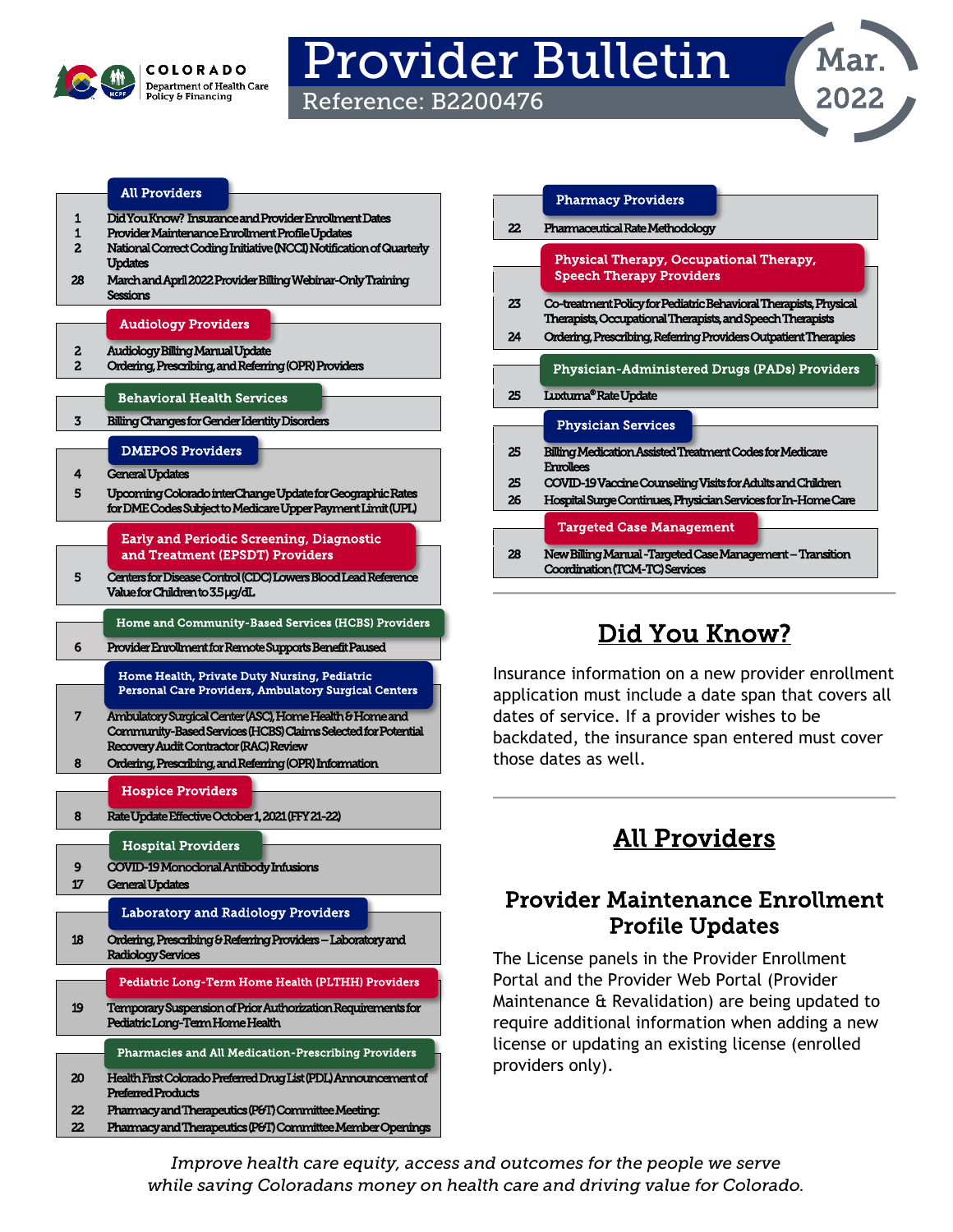This update will only impact provider types and specialties required to submit and maintain a license(s) as part of their Health First Colorado enrollment. Visit the [Information by Provider](https://nam10.safelinks.protection.outlook.com/?url=https%3A%2F%2Fhcpf.colorado.gov%2Ffind-your-provider-type&data=04%7C01%7Cbrennan.r.pruett%40gainwelltechnologies.com%7C090f370350e943f6c4e208d9f22ff2e8%7Cc663f89cef9b418fbd3d41e46c0ce068%7C0%7C0%7C637807110187868426%7CUnknown%7CTWFpbGZsb3d8eyJWIjoiMC4wLjAwMDAiLCJQIjoiV2luMzIiLCJBTiI6Ik1haWwiLCJXVCI6Mn0%3D%7C3000&sdata=%2B64bxHVu5FLUAKq4J2xp45y8y5OYqbxCU60CkG42ktY%3D&reserved=0)  [Type web page](https://nam10.safelinks.protection.outlook.com/?url=https%3A%2F%2Fhcpf.colorado.gov%2Ffind-your-provider-type&data=04%7C01%7Cbrennan.r.pruett%40gainwelltechnologies.com%7C090f370350e943f6c4e208d9f22ff2e8%7Cc663f89cef9b418fbd3d41e46c0ce068%7C0%7C0%7C637807110187868426%7CUnknown%7CTWFpbGZsb3d8eyJWIjoiMC4wLjAwMDAiLCJQIjoiV2luMzIiLCJBTiI6Ik1haWwiLCJXVCI6Mn0%3D%7C3000&sdata=%2B64bxHVu5FLUAKq4J2xp45y8y5OYqbxCU60CkG42ktY%3D&reserved=0) for license requirements by provider type and specialty.

Providers are reminded that Health First Colorado enrollment may be inactivated if the provider's license, certification, or accreditation has expired or is subject to conditions or restrictions. Visit the [General Provider Information Manual web page](https://nam10.safelinks.protection.outlook.com/?url=https%3A%2F%2Fhcpf.colorado.gov%2Fgen-info-manual%23inactEnroll&data=04%7C01%7Cbrennan.r.pruett%40gainwelltechnologies.com%7C090f370350e943f6c4e208d9f22ff2e8%7Cc663f89cef9b418fbd3d41e46c0ce068%7C0%7C0%7C637807110187868426%7CUnknown%7CTWFpbGZsb3d8eyJWIjoiMC4wLjAwMDAiLCJQIjoiV2luMzIiLCJBTiI6Ik1haWwiLCJXVCI6Mn0%3D%7C3000&sdata=PRz3GXFs83liqJwVEXfN4x%2B2CyBKUOiVUPl%2B2Kpx5XI%3D&reserved=0) for more information.

More information on this update and instructional material will be provided in future communications.

### <span id="page-1-0"></span>National Correct Coding Initiative (NCCI) Notification of Quarterly Updates

Providers are encouraged to monitor the [Centers for Medicare & Medicaid](https://www.cms.gov/Medicare/Coding/NCCI-Coding-Edits)  [Services \(CMS\) website](https://www.cms.gov/Medicare/Coding/NCCI-Coding-Edits) for updates to NCCI rules and guidelines. Updates to the procedure-to-procedure (PTP) and medically unlikely edit (MUE) files are completed quarterly with the next file update available April 2022. For more information, visit the [CMS National Correct Coding](https://www.cms.gov/Medicare/Coding/NationalCorrectCodInitEd/index.html)  [Initiative Edits web page.](https://www.cms.gov/Medicare/Coding/NationalCorrectCodInitEd/index.html)

# Audiology Providers

# Audiology Billing Manual Update

<span id="page-1-3"></span><span id="page-1-1"></span>The [Audiology Billing Manual](https://hcpf.colorado.gov/audiology-manual) has been updated to remove discontinued codes, remove imaging codes unrelated to the practice of audiology and add newly covered codes.

Contact Alex Weichselbaum at [Alex.Weichselbaum@state.co.us](mailto:Alex.Weichselbaum@state.co.us) with questions.

# Ordering, Prescribing, and Referring (OPR) Providers

<span id="page-1-2"></span>Effective July 1, 2022, the federal requirement 42 CFR § 455.440 that claims for Audiology services contain the National Provider Identifier (NPI) of the provider who ordered the therapy, and that the NPI is actively enrolled with Health First Colorado (Colorado's Medicaid Program), will be enforced.

Providers are instructed to place the NPI of the ordering provider into the following locations for claim submission:

#### **Professional claims**

- Paper claims use field 17.b
- Electronic submissions use loop 2420e with qualifier DK.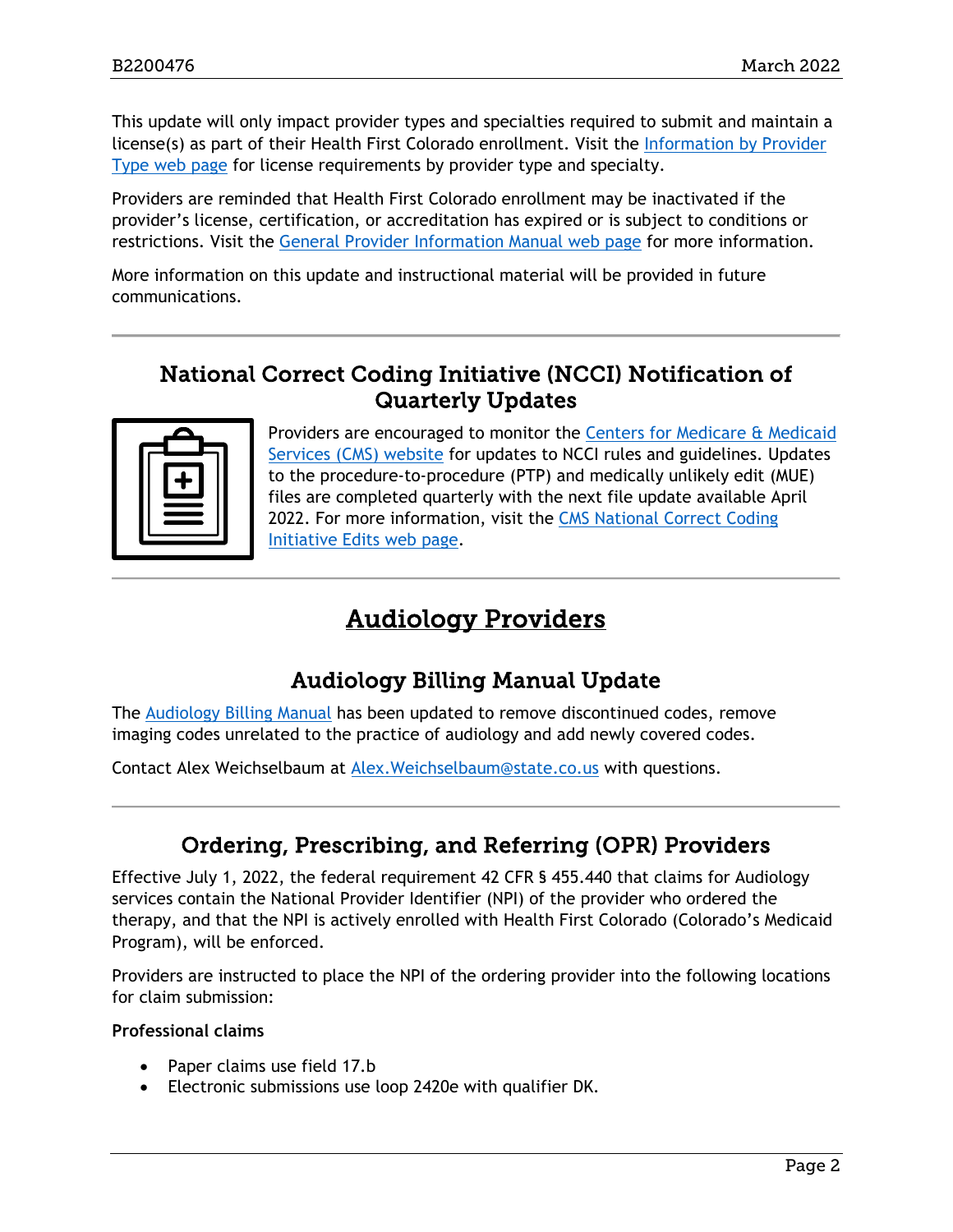#### **Institutional claims**

• The Attending Provider field for both paper and electronic claims.

Audiology services can be ordered by either a physician, physician assistant or nurse



practitioner. Services may also be ordered by an Individual Family Service Plan (see billing manual for details). The ordering provider must also be actively enrolled with Health First Colorado. If these conditions are not met the claim will be denied.

Refer to the [Ordering, Prescribing, and Referring Claim Identifier](https://hcpf.colorado.gov/opr-claims)  [Project web page](https://hcpf.colorado.gov/opr-claims) for further information on this project. Refer to the [Audiology billing manual](https://hcpf.colorado.gov/audiology-manual) for policy specifics.

Contact the [Provider Services Call Center](https://hcpf.colorado.gov/provider-help) for specific assistance with claim submission.

# Behavioral Health Services

# Billing Changes for Gender Identity Disorders

<span id="page-2-1"></span><span id="page-2-0"></span>Beginning July 1, 2022, the following gender identity disorders will only be reimbursed under the Capitated Behavioral Health Program, administered by Regional Accountable Entities (RAEs), for members enrolled in the Accountable Care Collaborative (ACC):

- F64.0 Transsexualism
- F64.1 Dual role transvestism
- F64.2 Gender identity disorder of childhood
- F64.8 Other gender identity disorders
- F64.9 Gender identity disorder, unspecified

Health First Colorado providers will no longer be able to bill the [Outpatient Behavioral Health](https://hcpf.colorado.gov/behavioral-health-ffs-manual) fee-for-services benefit for services provided for one of the diagnoses listed above, when a member is enrolled in the ACC and is assigned to a RAE. Behavioral health providers must contract directly with the RAE(s) in order to bill for behavioral health service provided for gender identity disorders. Reference the [Contracting Guidance for Behavioral Health](https://www.colorado.gov/pacific/sites/default/files/BH%20Provider%20Contracting%20Fact%20Sheet%20May%2030%202018.pdf)  [Providers fact sheet](https://www.colorado.gov/pacific/sites/default/files/BH%20Provider%20Contracting%20Fact%20Sheet%20May%2030%202018.pdf) for more information.

Contact Sandy Grossman at [Sandra.Grossman@state.co.us](mailto:Sandra.Grossman@state.co.us) with additional questions.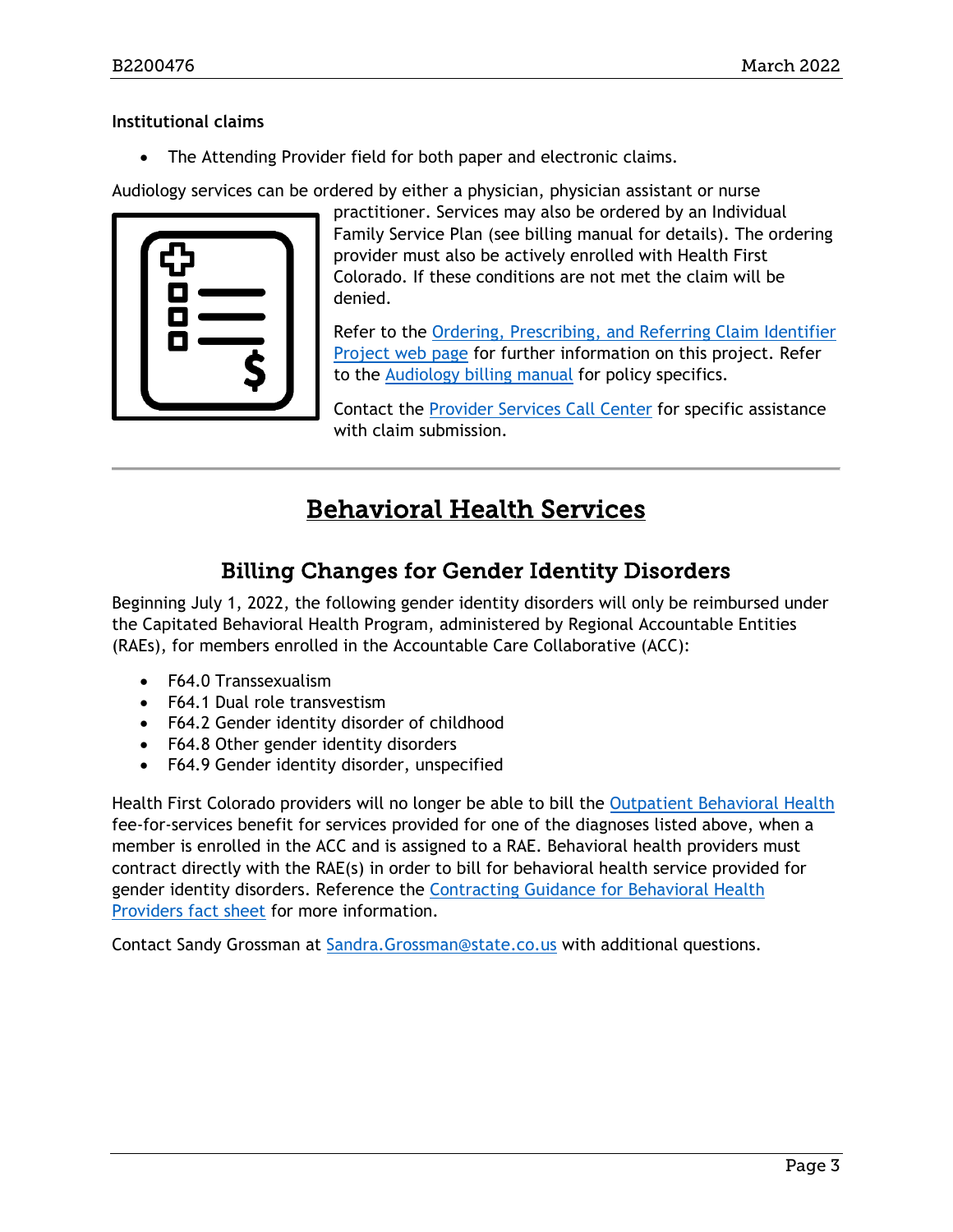# <span id="page-3-1"></span>Durable Medical Equipment, Prosthetics, Orthotics & Supplies (DMEPOS) Providers

# General Updates

#### <span id="page-3-0"></span>**Item Safety and Installation**

Health First Colorado's Prior Authorization Request (PAR) vendor reviews requests for safety of the member as part of the PAR process. It is the member's responsibility to ensure safe installation of any safety equipment that modifies the home and or their environment. This would refer to items such as rails that attach to a wall, toilet, or other part of the home. The department refers to these items as **permanently affixed** safety equipment. Due to substantial risk of safety for the member, safety items that are **not permanently affixed will not be approved.** This includes, but is not limited to, items attached by means of a suction cup or tension mechanism.

PARs are still reviewed for safety on an individual basis and this policy should not be used to assume that all permanently affixed items are safe for every member.

#### **DME most commonly impacted by this policy:**

- E0241 Bathtub wall rail, each
- E0242 Bathtub rail, floor base, each
- E0243 Toilet rail, each
- E0246 Transfer tub rail attachment, each

When submitting for one of the above codes in Atrezzo (the system used by the utilization management vendor Kepro), providers will be asked to confirm that the member has been educated on proper use and installation as required by CCR 2505-10 8.590.4.F.

Contact Haylee Rodgers at [Haylee.Rodgers@co.state.us](mailto:Haylee.Rodgers@co.state.us) with questions.

#### **Durable Medical Equipment Billing Manual Updates**

The below changes are some of the updates that have been made to the DME billing manual. Please see the [Durable Medical Equipment, Prosthetics, Orthotics, and Supplies \(DMEPOS\)](https://hcpf.colorado.gov/DMEPOS-manual)  [Billing Manual](https://hcpf.colorado.gov/DMEPOS-manual) for additional details.

- 2022 DME Healthcare Common Procedure Coding System (HCPCS) A4436 and A4437 have been added.
- Criteria for A4437 is published.
- DME safety policy has been added.
- Cochlear Implant Processor Replacement criteria has been published.
- Peristeen coding has been updated.
- Enclosed/Safety Bed policy has been published. Questionnaire 19 has also been created and is required as part of the prior authorization process on these requests. The questionnaire can be found [on the Provider](https://hcpf.colorado.gov/provider-forms)

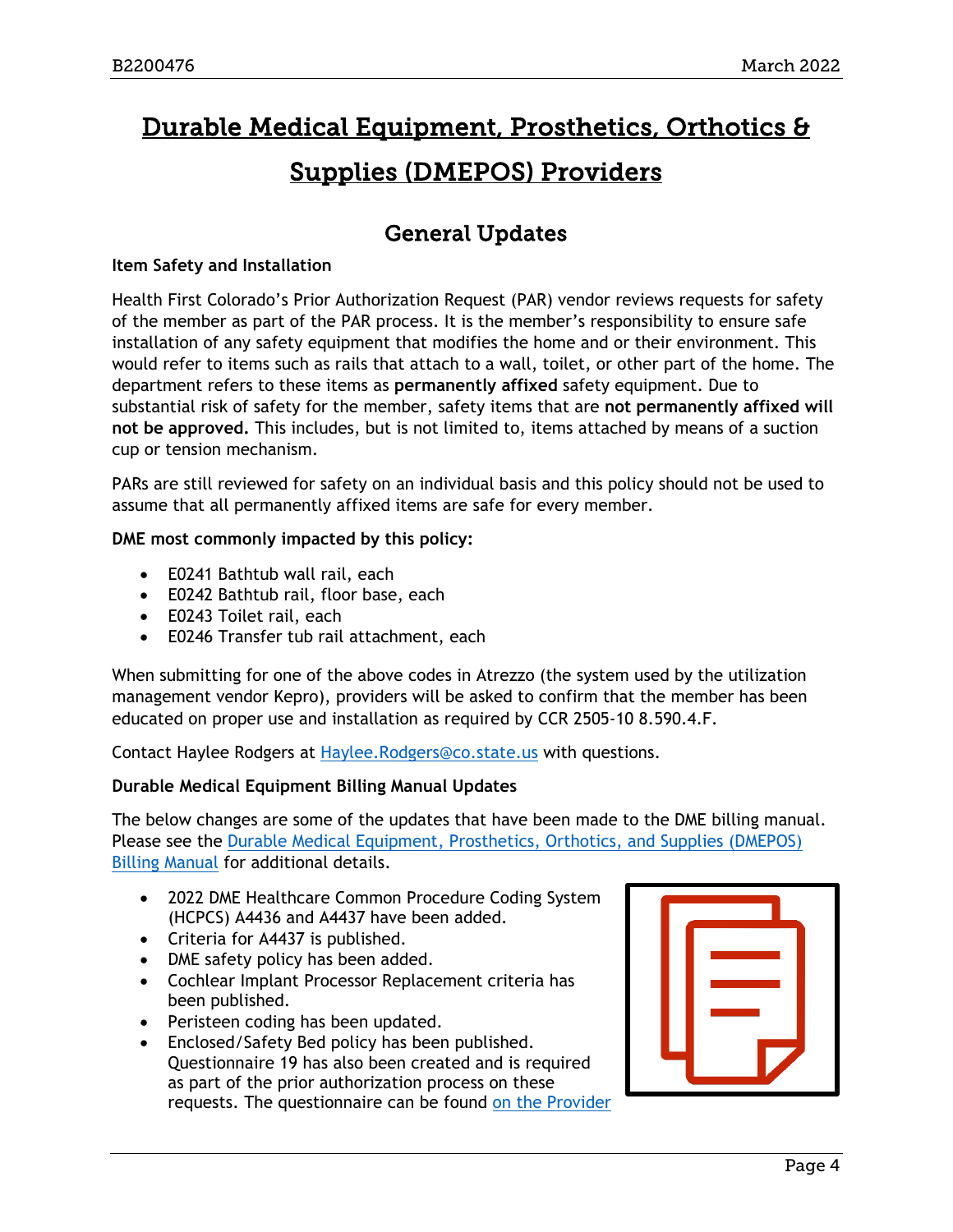[Forms web page](https://hcpf.colorado.gov/provider-forms) under Durable Medical Equipment, Prosthetics, Orthotics & Supplies (DMEPOS) Forms.

Contact Haylee Rodgers at [Haylee.Rodgers@co.state.us](mailto:Haylee.Rodgers@co.state.us) with questions.

### <span id="page-4-0"></span>Upcoming Colorado interChange Update for Geographic Rates for Durable Medical Equipment (DME) Codes Subject to Medicare Upper Payment Limit (UPL)

The Colorado interChange is being updated to price claims based on the member's zip code to comply with the [Consolidated Appropriations Act of 2016](https://www.congress.gov/bill/114th-congress/house-bill/2029/text?q=%7B%22search%22:%5b%22public+law+114-113%22%5d%7D&r=1) (Section 503). Health First Colorado



cannot pay more than what Medicare would have paid in the aggregate for certain DME services. This requirement is referred to as the Durable Medical Equipment (DME) Upper Payment Limit (UPL).

Claims for DME codes subject to the Medicare Upper Payment Limit (UPL) currently suspend for Explanation of Benefits (EOB) 0000 - "This claim/service is pending for program review." and are manually processed as an interim solution. Once the update is complete, claims will process through the system without

suspending.

Visit the [Provider Rates & Fee Schedule web page](https://hcpf.colorado.gov/provider-rates-fee-schedule) under the Durable Medical Equipment, Upper Payment Limit section for rates on codes that fall within the scope of the DME UPL. Reference [this letter to providers](https://hcpf.colorado.gov/sites/hcpf/files/Updates%20%26%20Reminders%20for%20Durable%20Medical%20Equipment%2C%20Prosthetic%2C%20Orthotic%20and%20Supply%20%28DMEPOS%29%20Providers%204-9-2018.pdf) and the [September 2019 Provider Bulletin \(B1900435\)](https://hcpf.colorado.gov/sites/hcpf/files/Bulletin_0919_B1900435.pdf) for additional UPL information.

# <span id="page-4-2"></span>Early and Periodic Screening, Diagnostic and Treatment (EPSDT) Providers

### <span id="page-4-1"></span>Centers for Disease Control (CDC) Lowers Blood Lead Reference Value for Children to 3.5 μg/dL

On October 28, 2021, the Centers for Disease Control (CDC) updated its blood lead reference value from 5 micrograms of lead per deciliter of blood (μg/dL) to 3.5 μg/dL in response to the Lead Exposure Prevention and Advisory Committee recommendation made on May 14, 2021. The blood lead reference value is a screening tool to identify children who have higher levels of lead in their blood compared with most children. Children who have blood lead test results above the blood lead reference value may need early intervention to prevent lead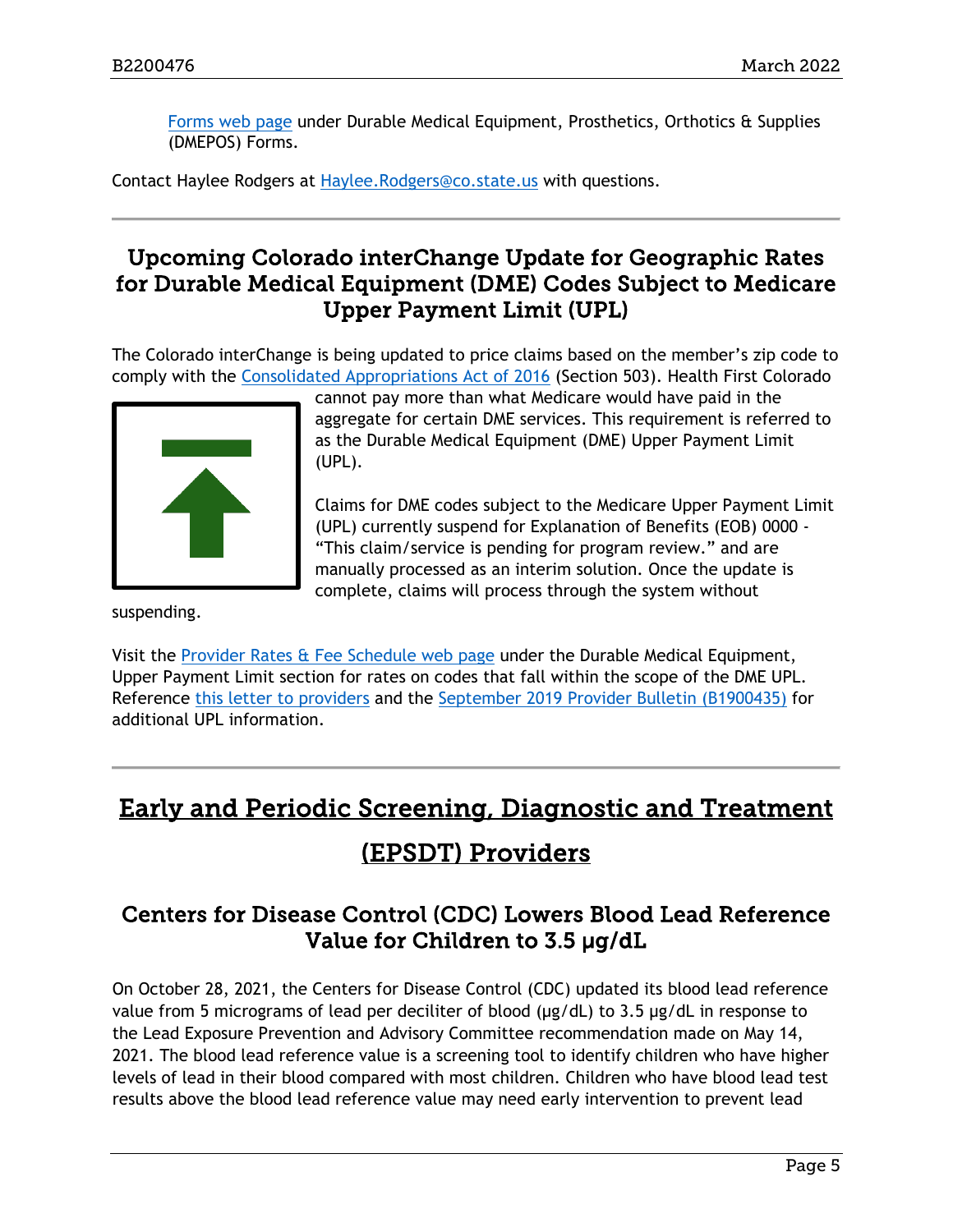#### poisoning.

#### **Recommendations / Guidance**

- The Colorado Department of Public Health and Environment (CDPHE) encourages Colorado health care providers to follow [established CDC guidance](https://www.cdc.gov/nceh/lead/advisory/acclpp/actions-blls.htm) for routine lead screening and elevated blood lead case management.
	- $\circ$  A confirmatory test is recommended for children whose initial, capillary blood lead test results are equal to or greater than 3.5 μg/dL. Initial venous tests equal to or greater than 3.5 μg/dL are considered confirmed.
- All Medicaid-enrolled children in Colorado are required to be screened for lead at ages 12 and 24 months, or at age 24–72 months if they have not previously been screened.
- Consult CDPHE's [risk-based questionnaire](https://drive.google.com/file/d/1kWhJ1QNXTy2d73lZEdUNjTOE_ySLpeZf/view) for lead screening to determine if screening is recommended for children not insured through Medicaid.
	- o There is an ongoing recall of some Magellan Diagnostics LeadCare® blood lead test kits. CDPHE strongly recommends providers continue to screen at-risk children for lead with CDC-approved testing methods, including venous or capillary blood samples processed in a laboratory.
	- $\circ$  Saliva testing and analysis of capillary samples using filter paper for lead screening are not recommended at this time.



- Report all lead tests, not just elevated tests, for children ages 18 and under. Under the state's [reporting law,](https://www.sos.state.co.us/CCR/GenerateRulePdf.do?ruleVersionId=7447&fileName=6%20CCR%201009-7) all providers and laboratories performing blood lead tests are required to report test results to CDPHE. Timely reporting allows public health to take steps to help families prevent ongoing lead exposure.
- Lead can pass from a pregnant person to the unborn baby. Evaluate if pregnant people have risk factors that indicate a need for blood lead testing during pregnancy.

Refer to the [Health Alert Network \(HAN\)](https://drive.google.com/file/d/1dj6kosT8mJTUmROVdzxahk_DYaeP2DQ2/view) released January 12, 2022, for more information.

Contact the Colorado Childhood Lead Poisoning Prevention Program at [cdphe\\_leadreports@state.co.us](mailto:cdphe_leadreports@state.co.us) with questions.

Contact Gina Robinson at [Gina.Robinson@state.co.us](mailto:Gina.Robinson@state.co.us) with any questions relating to Health First Colorado Policy.

# <span id="page-5-1"></span><span id="page-5-0"></span>Home and Community-Based Services (HCBS) Providers

### Provider Enrollment for Remote Supports Benefit Paused

Effective January 27, 2022, provider enrollment for the Remote Supports benefit on five of the adult Home and Community-Based Services (HCBS) waivers has been paused. Due to recent guidance from federal partners at the Centers for Medicare & Medicaid Services (CMS),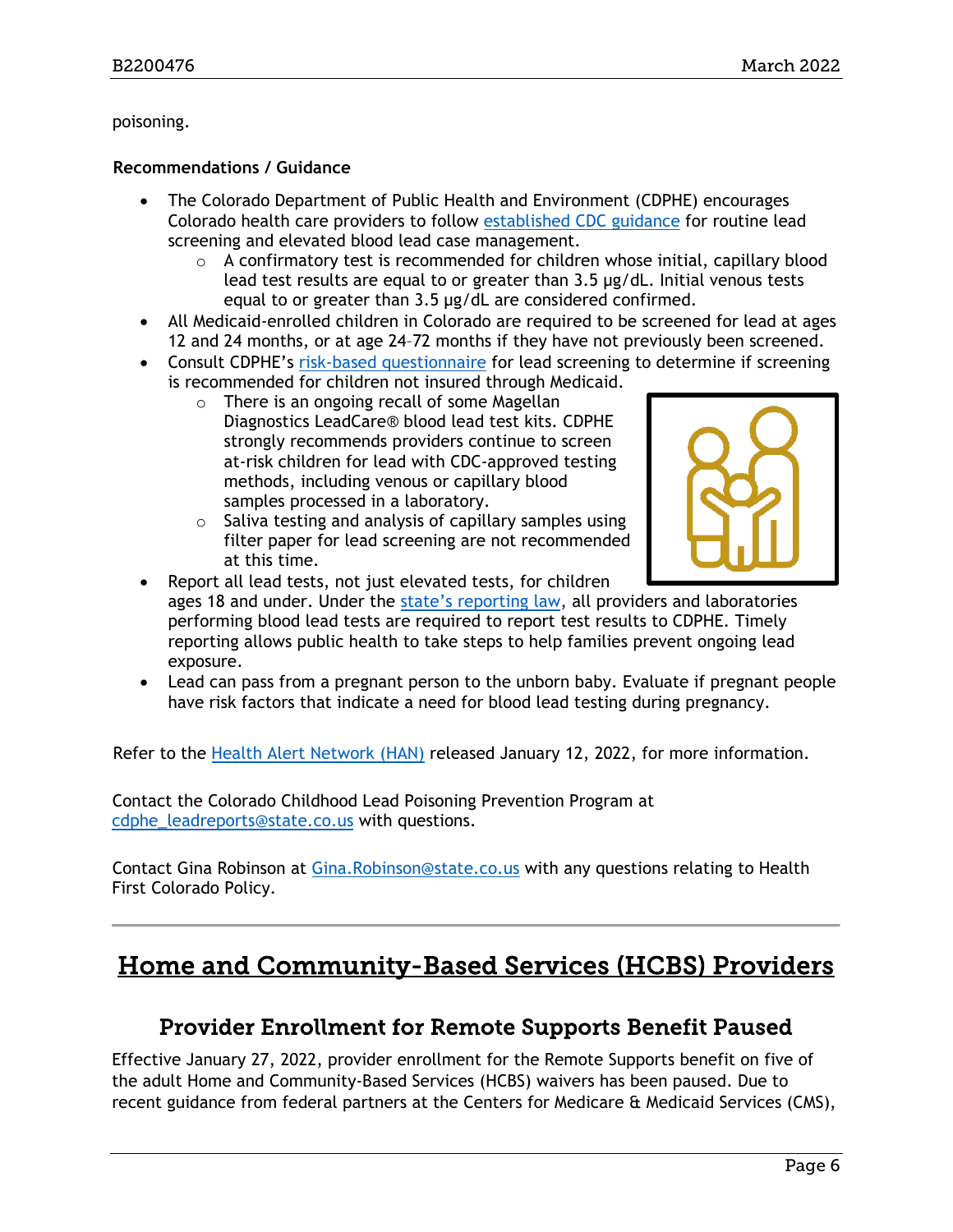the way this service is authorized on the PAR is being modified. Updated information on provider enrollment and service authorization will be provided as soon as it is available.

# <span id="page-6-1"></span>Home Health, Private Duty Nursing, Pediatric Personal Care Providers, Ambulatory Surgical Centers

### <span id="page-6-0"></span>Ambulatory Surgical Center (ASC), Home Health & Home and Community-Based Services (HCBS) Claims Selected for Potential Recovery Audit Contractor (RAC) Review

Health Management Systems, Inc. (HMS) has been contracted to serve as Recovery Audit Contractor (RAC) to conduct post-payment reviews of claims submitted for fee-for-service and managed care services contracted, in compliance with Section 6411(a) of the Affordable Care Act. This is a federally mandated contract program.

Provider outreach will be conducted to give an overview of the RAC review process and to outline provider rights and statute timelines associated with these reviews. Ambulatory Surgical Centers (ASC), Home Health, and Home and Community-Based Services (HCBS) claims have recently been selected for a potential RAC review and these providers are encouraged to participate in the outreach.

HMS has pre-recorded this training to allow providers to participate at their convenience if they are unable to attend live webinars. The pre-recorded webinar and provider portal training is located on the [HMS Colorado RAC web page,](https://resources.hms.com/state/colorado/rac) as are other resources and information for providers. Click below to access the recorded webinars:

- [Colorado RAC Reviews: Provider Education & Overview \(Pre-Recorded Webinar\)](https://resources.hms.com/state/colorado/rac)
- [HMS Provider Portal Training \(Pre-Recorded Training\)](https://f.hubspotusercontent10.net/hubfs/1060/HMS%20Colorado%20RAC%20New%20Portal%20Training-20210430%201603-1%20(2).mp4)

HMS will also be offering two Webinars where the recording will be played but there will also be time for questions & answers following the training. The dates, links and times of these webinars are below:

- Wednesday March 9th, 2022, at 9:00 a.m. MST Meeting ID: meet.google.com/xpr-kgnn-gmr Phone Number (US):1 507-609-0131 PIN: 541 868 148#
- Friday March 11th, 2022, at 11:00 a.m. MST Meeting ID: meet.google.com/ckf-umks-znv Phone Number (US):1 601-522-7118 PIN: 339 428 910#



All ASC, Home Health and HCBS chief financial officers, Medicaid billing managers, and accounts receivable specialists are encouraged to attend the live webinar or to review the prerecorded training and education.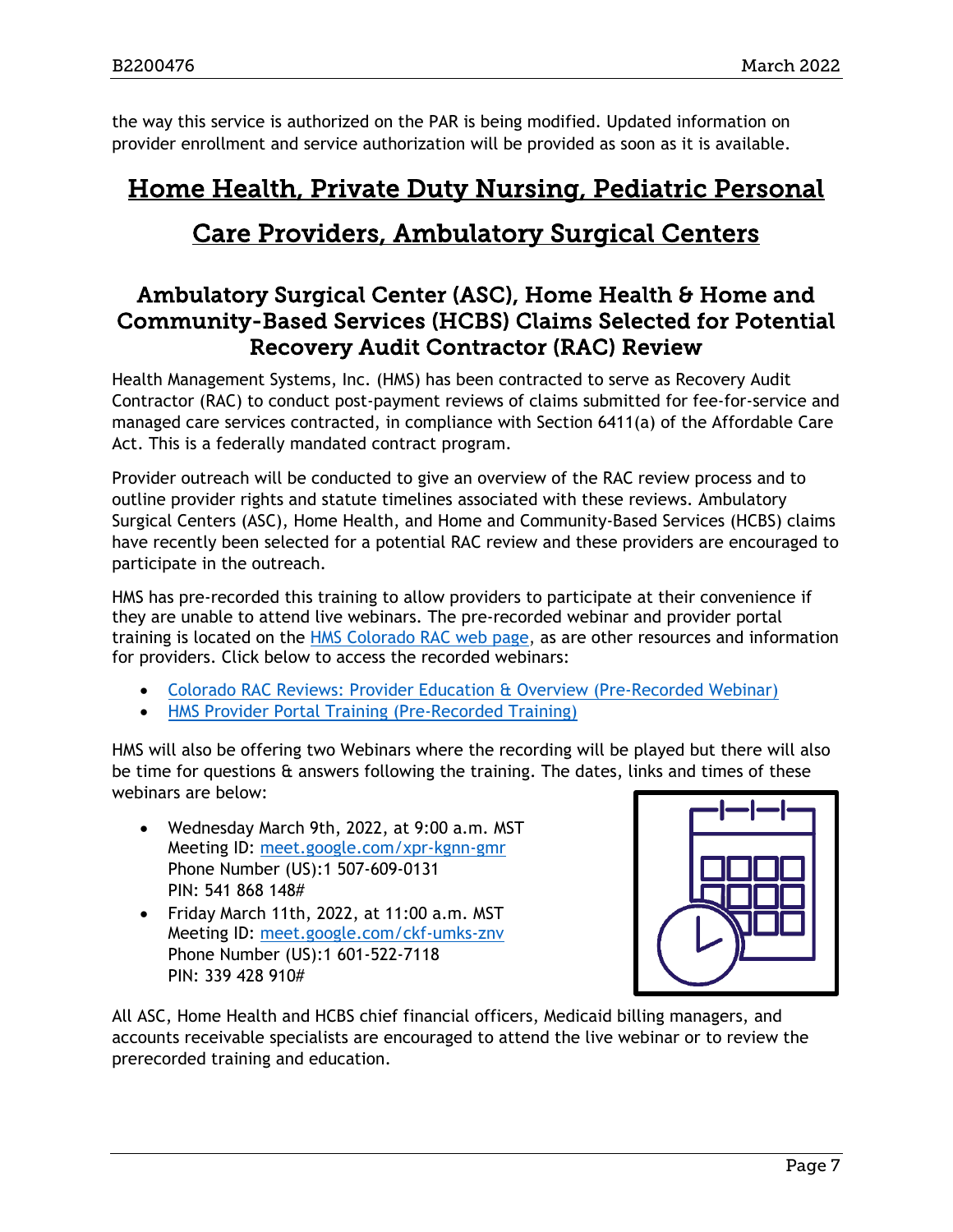Visit the [HMS Colorado RAC web page](https://resources.hms.com/state/colorado/rac) or the Department's [Recovery Audit Contractor Program](https://hcpf.colorado.gov/recovery-audit-contractor-rac-program)  [web page](https://hcpf.colorado.gov/recovery-audit-contractor-rac-program) for more information.

# Ordering, Prescribing, and Referring (OPR) Information

<span id="page-7-0"></span>Effective July 1, 2022, the Department will enforce the federal requirement 42 CFR § 455.440 that claims for Home Health, Private Duty Nursing, and Pediatric Personal Care services contain the National Provider Identifier (NPI) of the provider who ordered the services, and that the NPI is actively enrolled with Health First Colorado.

Providers are instructed to place the NPI of the ordering provider into the following locations for claim submission:

**Professional claims**

- Paper claims use field 17.b
- Electronic submissions use loop 2420e with qualifier DK.

#### **Institutional claims**

• The Attending Provider field for both paper and electronic claims.



Home Health and Private Duty Nursing services can be ordered by either a primary care physician, nurse practitioner, clinical nurse specialist, physician assistant or other physician specialist. Pediatric Personal Care services can be ordered by either a physician, osteopath, or nurse practitioner. The ordering provider must also be actively enrolled with Health First Colorado. If these conditions are not met, the claim will be denied.

Refer to the [Ordering, Prescribing, and Referring Claim Identifier Project web page](https://hcpf.colorado.gov/opr-claims) for further information on this project.

<span id="page-7-2"></span>Contact the [Provider Services Help Center](https://hcpf.colorado.gov/provider-help) for assistance with claim submission.

# Hospice Providers

# Rate Update Effective October 1, 2021 (FFY 21-22)

<span id="page-7-1"></span>Approval from the Centers for Medicare & Medicaid Services (CMS) has been received for the Hospice State Plan Amendment. The fee schedule has been published for Hospice rates effective October 1, 2021, through September 30, 2022. Reprocessing was requested for claims with dates of service on or after October 1, 2021.

Claims billed at usual and customary rates with charges exceeding the fiscal year 21-22 rates will be reprocessed automatically. Please note that if claim for dates of services on or after October 1, 2021, were billed using the fiscal year 20-21 rates, claims will need to be manually adjusted by the provider to receive the correct reimbursement.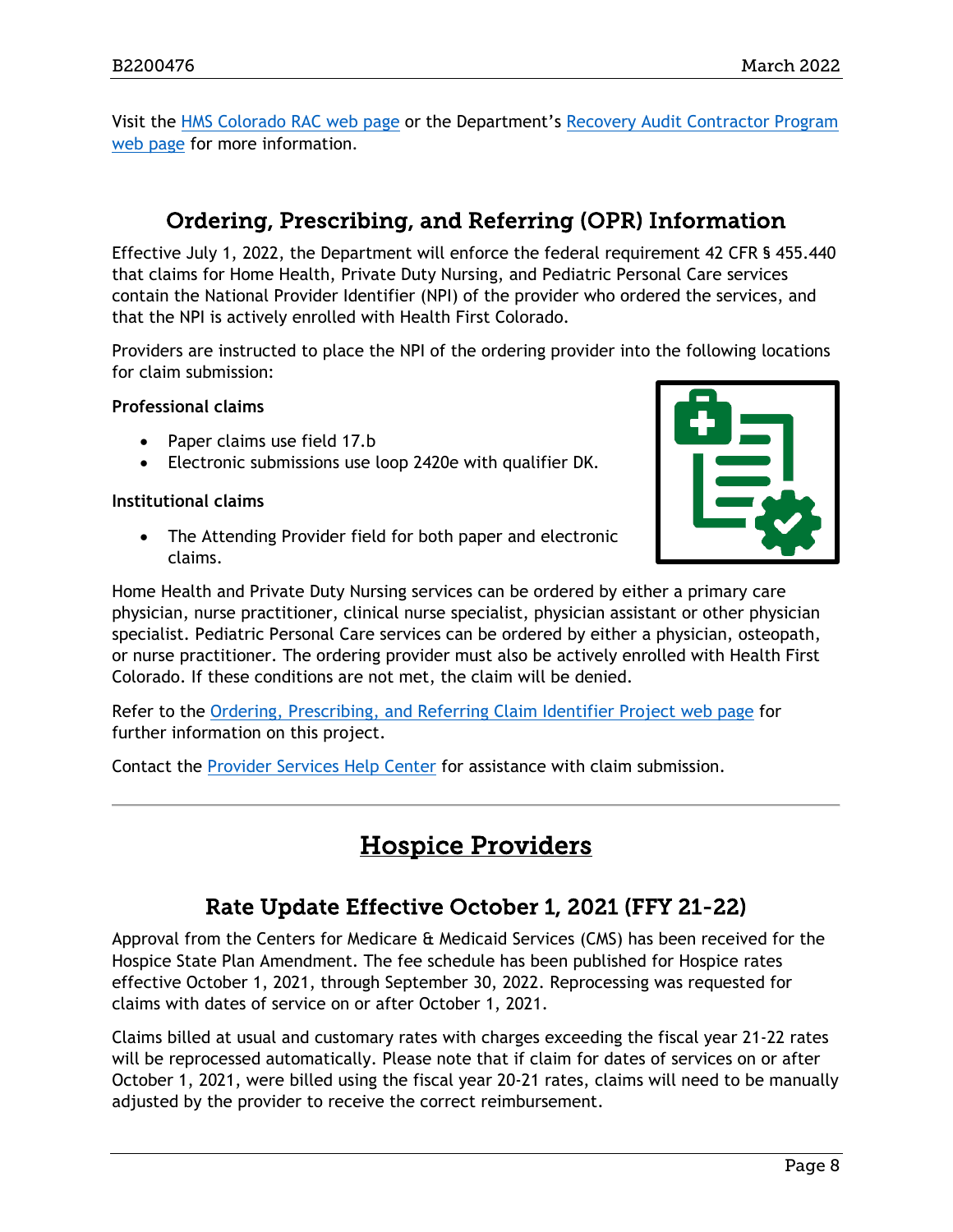The Hospice fee schedule effective October 1, 2021 - September 30, 2022 is posted to the [Provider Rates and Fee Schedule web page](https://hcpf.colorado.gov/provider-rates-fee-schedule#hospiceFee) under the Hospice category.

Contact Marli Firillo at [Marli.Firillo@state.co.us](mailto:Marli.Firillo@state.co.us) for additional support or questions regarding rates.

# <span id="page-8-1"></span>Hospital Providers, Clinics, Physician Services, Home Health, Managed Care, Nursing Facilities

# COVID-19 Monoclonal Antibody Infusions

<span id="page-8-0"></span>Effective January 24, 2022, the U.S. Food and Drug Administration (FDA) revised the authorizations for two monoclonal antibody treatments - bamlanivimab and etesevimab (administered together) and REGEN-COV (casirivimab and imdevimab) – to limit their use to only when the patient is likely to have been infected with or exposed to a variant that is susceptible to these treatments. Because data show these treatments are highly unlikely to be active against the omicron variant, which is circulating at a very high frequency throughout the United States, these treatments are not authorized for use in any U.S. states, territories, and jurisdictions at this time.



Based on Centers for Disease Control and Prevention (CDC) data, the omicron variant of SARS-CoV-2 is [estimated to account for more than 99% of cases in the United States](https://covid.cdc.gov/covid-data-tracker/#monitoring-varaint-heading) as of January 15, 2022. It is highly unlikely that COVID-19 patients seeking care in the U.S. at this time are infected with a variant other than omicron, and these treatments are not authorized to be used at this time. This avoids exposing patients to potentially serious side effects, such as injection site reactions or allergic reactions, from specific treatment agents that are not expected to provide benefit to patients who have been infected with or exposed to the omicron variant.

| COVID-19 Monoclonal Antibody FDA Revoked or Revised Emergency Use Authorizations |  |  |
|----------------------------------------------------------------------------------|--|--|
| (EUAs)                                                                           |  |  |

| <b>Product</b> | <b>EUA Effective</b><br>& Revocation<br>Date(s) | <b>Specific Code</b> | <b>Administration Code</b> |
|----------------|-------------------------------------------------|----------------------|----------------------------|
| Eli Lilly and  | November 10,                                    | Q0239                | M0239                      |
| Company's      | 2020 - April 16,                                | Long descriptor:     | Long Descriptor:           |
| Antibody       | 2021                                            | Injection,           | Intravenous infusion,      |
| Bamlanivimab   |                                                 | bamlanivimab-xxxx,   | bamlanivimab-xxxx,         |
| (LY-CoV555)    |                                                 | 700 mg               | includes infusion and post |
|                |                                                 | Short descriptor:    | administration monitoring  |
|                |                                                 | Bamlanivimab-xxxx    | <b>Short Descriptor:</b>   |
|                |                                                 |                      | Bamlanivimab-xxxx infusion |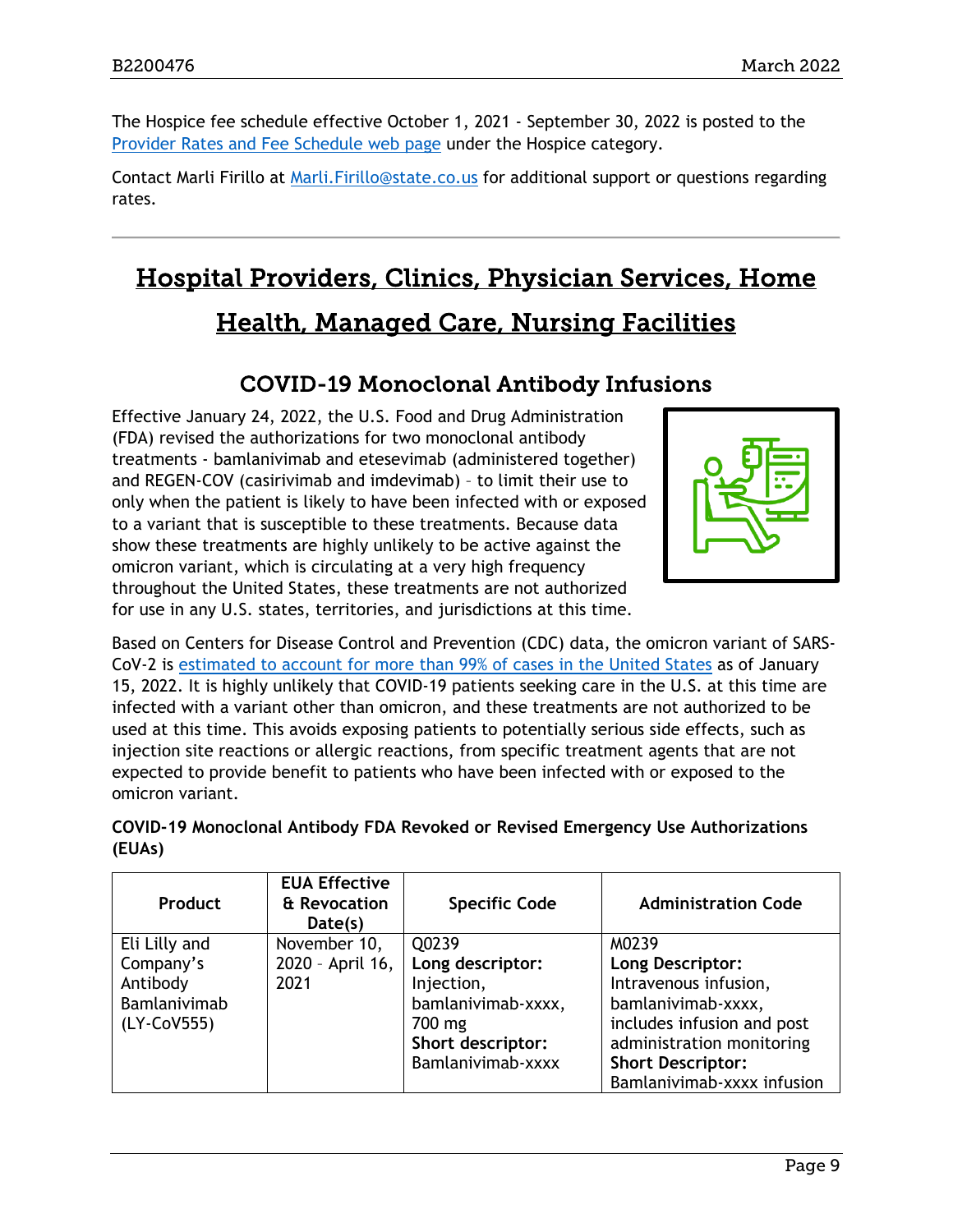| Product                                                                | <b>EUA Effective</b><br>& Revocation<br>Date(s) | <b>Specific Code</b>                                                                                                                                                                                                                                                                                 | <b>Administration Code</b>                                                                                                                                                                                                                                                                                                                                                                                                                           |
|------------------------------------------------------------------------|-------------------------------------------------|------------------------------------------------------------------------------------------------------------------------------------------------------------------------------------------------------------------------------------------------------------------------------------------------------|------------------------------------------------------------------------------------------------------------------------------------------------------------------------------------------------------------------------------------------------------------------------------------------------------------------------------------------------------------------------------------------------------------------------------------------------------|
| Regeneron's<br>Antibody<br>casirivimab and<br>imdevimab<br>(REGN-COV2) | July 30, 2021 -<br>January 24,<br>2022          | Q0240<br>Long descriptor:<br>Injection, casirivimab<br>and imdevimab, 600mg<br>Short descriptor:<br>Casirivi and imdevi<br>600 <sub>mg</sub>                                                                                                                                                         | M0240<br>Long descriptor:<br>Intravenous infusion or<br>subcutaneous injection,<br>casirivimab and imdevimab<br>includes infusion or<br>injection, and post<br>administration monitoring,<br>subsequent repeat doses<br>Short descriptor: Casiri and<br>imdev repeat                                                                                                                                                                                 |
| Regeneron's<br>Antibody<br>casirivimab and<br>imdevimab<br>(REGN-COV2) | July 30, 2021 -<br>January 24,<br>2022          | Q0240<br>Long descriptor:<br>Injection, casirivimab<br>and imdevimab, 600mg<br>Short descriptor:<br>Casirivi and imdevi<br>600mg                                                                                                                                                                     | M0241<br>Long descriptor:<br>Intravenous infusion or<br>subcutaneous injection,<br>casirivimab and imdevimab<br>includes infusion or<br>injection, and post<br>administration monitoring in<br>the home or residence, this<br>includes a beneficiary's<br>home that has been made<br>provider-based to the<br>hospital during the covid-19<br>public health emergency,<br>subsequent repeat doses<br>Short descriptor: Casiri and<br>imdev repeat hm |
| Regeneron's<br>Antibody<br>casirivimab and<br>imdevimab<br>(REGN-COV2) | November 21,<br>2020 - January<br>24, 2022      | Q0243<br>Long descriptor:<br>Injection, casirivimab<br>and imdevimab, 2400<br>mg<br>Short descriptor:<br>Casirivimab and<br>imdevimab<br>Q0244 (Code effective<br>June 3, 2021 and<br>reflects updated dosing<br>regimen)<br>Long descriptor:<br>Injection, casirivimab<br>and imdevimab, 1200<br>mg | M0243<br>Long Descriptor:<br>Intravenous infusion or<br>subcutaneous injection,<br>casirivimab and imdevimab<br>includes infusion or<br>injection, and post<br>administration monitoring<br><b>Short Descriptor: Casirivi</b><br>and imdevi inj                                                                                                                                                                                                      |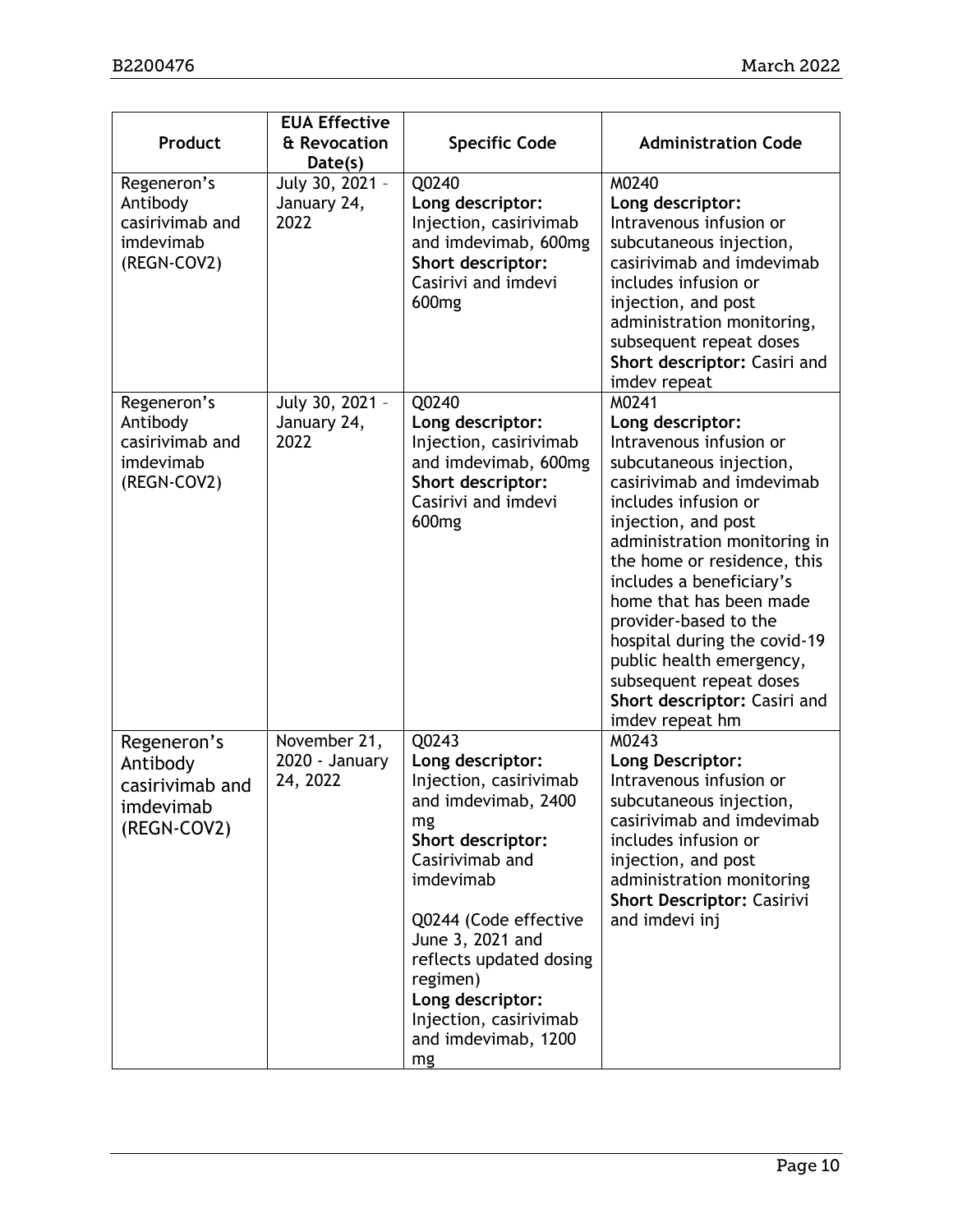| Product                                                                  | <b>EUA Effective</b><br>& Revocation<br>Date(s)                                       | <b>Specific Code</b>                                                                                                                                                                                                                                                                                                                                        | <b>Administration Code</b>                                                                                                                                                                                                                                                                                                                                                                                                                                                                                                                                                   |
|--------------------------------------------------------------------------|---------------------------------------------------------------------------------------|-------------------------------------------------------------------------------------------------------------------------------------------------------------------------------------------------------------------------------------------------------------------------------------------------------------------------------------------------------------|------------------------------------------------------------------------------------------------------------------------------------------------------------------------------------------------------------------------------------------------------------------------------------------------------------------------------------------------------------------------------------------------------------------------------------------------------------------------------------------------------------------------------------------------------------------------------|
|                                                                          |                                                                                       | Short descriptor:<br>Casirivi and imdevi<br>1200 mg                                                                                                                                                                                                                                                                                                         |                                                                                                                                                                                                                                                                                                                                                                                                                                                                                                                                                                              |
| Regeneron's<br>Antibody<br>casirivimab and<br>imdevimab<br>(REGN-COV2)   | November 21,<br>$2020 - January$<br>24, 2022                                          | Q0243<br>Long descriptor:<br>Injection, casirivimab<br>and imdevimab, 2400<br>mg<br>Short descriptor:<br>Casirivimab and<br>imdevimab<br>Q0244 (Code effective<br>June 3, 2021 and<br>reflects updated dosing<br>regimen)<br>Long descriptor:<br>Injection, casirivimab<br>and imdevimab, 1200<br>mg<br>Short descriptor:<br>Casirivi and imdevi<br>1200 mg | M0244<br>Long Descriptor:<br>Intravenous infusion or<br>subcutaneous injection,<br>casirivimab and imdevimab<br>includes infusion or<br>injection, and post<br>administration monitoring in<br>the home or residence; this<br>includes a beneficiary's<br>home that has been made<br>provider-based to the<br>hospital during the COVID-<br>19 public health emergency <sup>1</sup><br><b>Short Descriptor: Casirivi</b><br>and imdevi inj hm<br>Note: While the product<br>EUA was issued on<br>November 21, 2020, this<br>administration code is<br>effective May 6, 2021. |
| Eli Lilly and<br>Company's<br>Antibody<br>Bamlanivimab<br>and Etesevimab | February 9,<br>2021 - January<br>24, 2022                                             | Q0245<br>Long descriptor:<br>Injection,<br>bamlanivimab and<br>etesevimab, 2100 mg<br>Short descriptor:<br>Bamlanivimab and<br>etesevima                                                                                                                                                                                                                    | M0245<br>Long Descriptor:<br>Intravenous infusion,<br>bamlanivimab and<br>etesevimab, includes<br>infusion and post<br>administration monitoring<br><b>Short Descriptor: Bamlan</b><br>and etesev infusion                                                                                                                                                                                                                                                                                                                                                                   |
| Eli Lilly and<br>Company's<br>Antibody<br>Bamlanivimab<br>and Etesevimab | February 9,<br>2021 (reissued<br>on February<br>$25, 2021$ ) -<br>January 24,<br>2022 | Q0245<br>Long Descriptor:<br>Injection,<br>bamlanivimab and<br>etesevimab, 2100 mg<br><b>Short Descriptor:</b><br>Bamlanivimab and<br>etesevima                                                                                                                                                                                                             | M0246<br>Long Descriptor:<br>Intravenous infusion,<br>bamlanivimab and<br>etesevimab, includes<br>infusion and post<br>administration monitoring in<br>the home or residence; this<br>includes a beneficiary's<br>home that has been made<br>provider-based to the<br>hospital during the COVID-<br>19 public health emergency <sup>1</sup>                                                                                                                                                                                                                                  |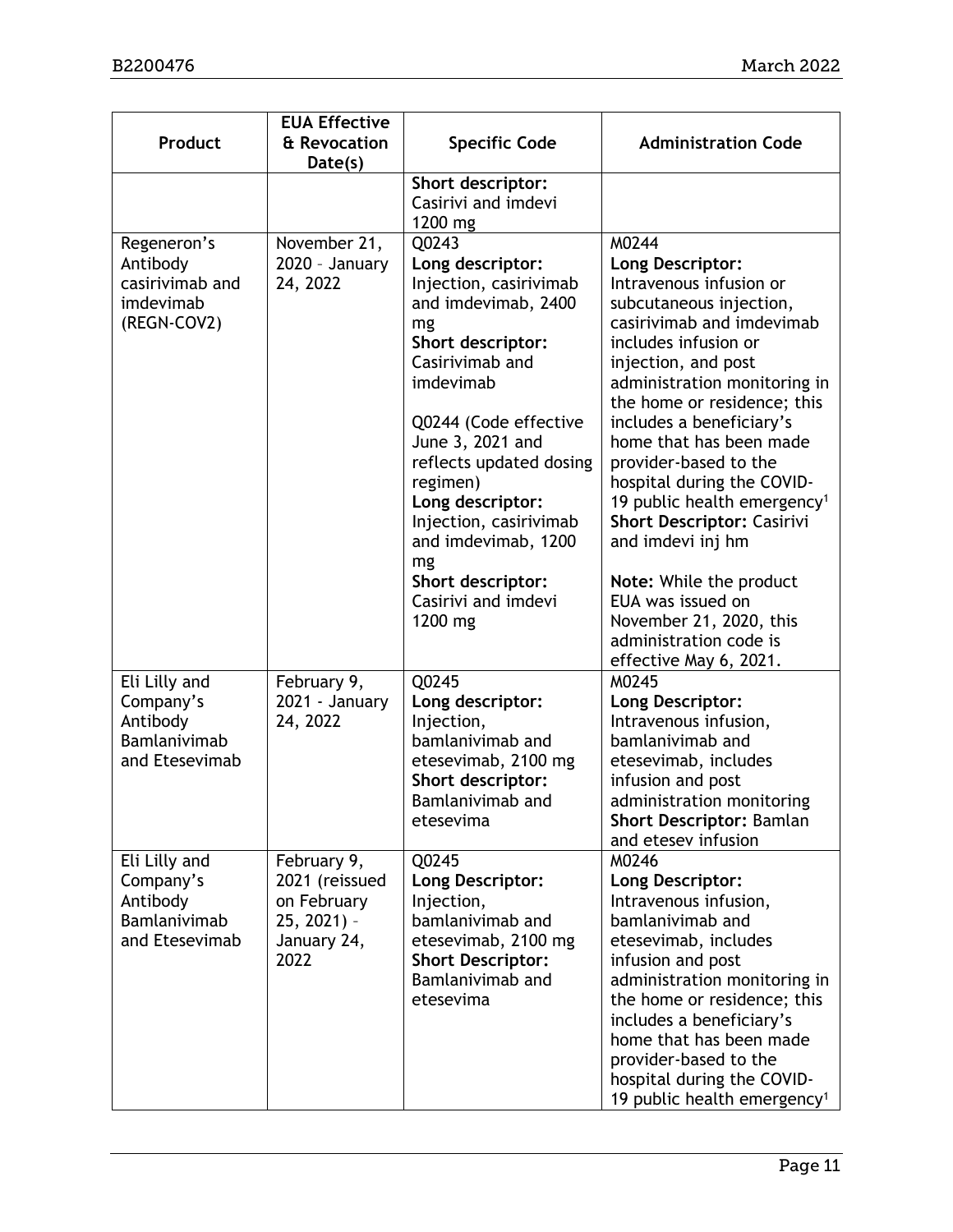| <b>Product</b> | <b>EUA Effective</b><br>& Revocation<br>Date(s) | <b>Specific Code</b> | <b>Administration Code</b>   |
|----------------|-------------------------------------------------|----------------------|------------------------------|
|                |                                                 |                      | <b>Short Descriptor:</b>     |
|                |                                                 |                      | Bamlan and etesey infus      |
|                |                                                 |                      | home                         |
|                |                                                 |                      |                              |
|                |                                                 |                      | Note: While the product      |
|                |                                                 |                      | EUA was issued on February   |
|                |                                                 |                      | 9, 2021, this administration |
|                |                                                 |                      | code is effective May 6,     |
|                |                                                 |                      | 2021.                        |

There are several other therapies that are expected to work against the omicron variant and that are authorized or approved to treat patients with mild-to-moderate COVID-19 who are at high risk for progression to severe disease, including hospitalizations or death. Health First Colorado covers these treatments without member cost sharing when used as authorized or approved by the FDA.

The following table includes the monoclonal antibody therapies and other therapies that are currently approved to treat patients with mild-to-moderate COVID-19. Additional information regarding these therapies and applicable EUAs can be found on the [FDA EUA web page.](https://www.fda.gov/emergency-preparedness-and-response/mcm-legal-regulatory-and-policy-framework/emergency-use-authorization#coviddrugs)

| <b>COVID-19 Therapy</b> | <b>Authorized Use</b>                                                                                                                                                                                                                                                                                                                               | <b>FDA Fact Sheet</b>                        |
|-------------------------|-----------------------------------------------------------------------------------------------------------------------------------------------------------------------------------------------------------------------------------------------------------------------------------------------------------------------------------------------------|----------------------------------------------|
| Sotrovimab              | Treatment of mild-to-<br>moderate COVID-19 in adults<br>and pediatric patients (12<br>years of age and older,<br>weighing at least 40kg) when<br>the following apply:<br>The patient has a<br>positive COVID-19<br>test result<br>The patient is at high<br>risk for progression to<br>severe COVID-19,<br>including<br>hospitalization or<br>death | Fact Sheet, last updated<br>November 3, 2021 |
| Tocilizumab (Actemra)   | Treatment of hospitalized<br>COVID-19 positive adults and<br>pediatric patients (2 years of<br>age and older) who are<br>receiving systemic<br>corticosteroids and require<br>supplemental oxygen,<br>mechanical ventilation, or<br>extracorporeal membrane<br>oxygenation (ECMO)                                                                   | Fact Sheet, last updated<br>June 24, 2021    |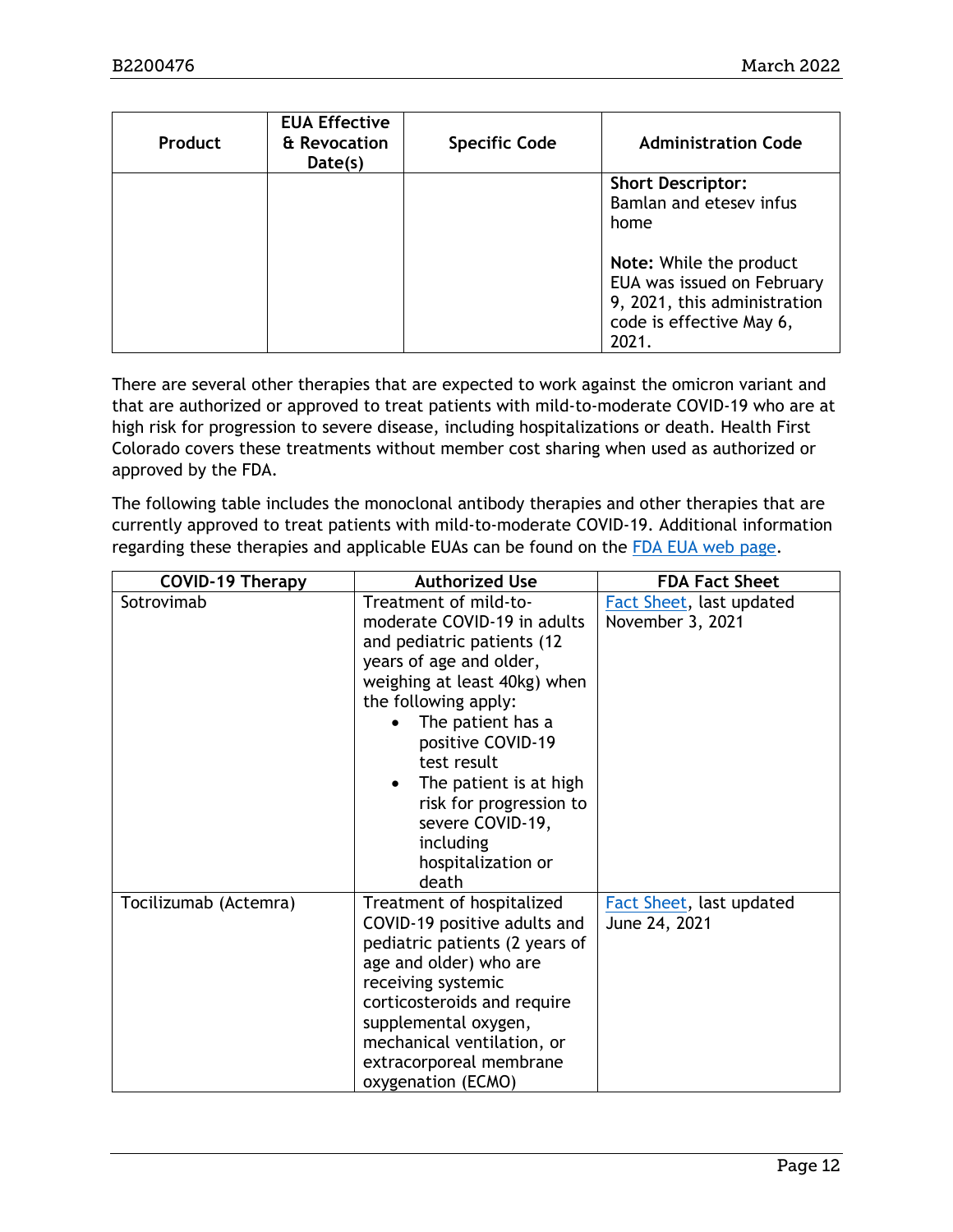| <b>COVID-19 Therapy</b>   | <b>Authorized Use</b>                       | <b>FDA Fact Sheet</b>                    |
|---------------------------|---------------------------------------------|------------------------------------------|
| Evusheld (tixagevimab and | Treatment for the pre-                      | Fact Sheet, last updated                 |
| cilgavimab)               | exposure prophylaxis of                     | December 8, 2021                         |
|                           | coronavirus disease 2019                    |                                          |
|                           | (COVID-19) in adults and                    |                                          |
|                           | pediatric individuals (12                   |                                          |
|                           | years of age and older                      |                                          |
|                           | weighing at least 40 kg):                   |                                          |
|                           | Who are not currently<br>$\bullet$          |                                          |
|                           | infected with SARS-                         |                                          |
|                           | CoV-2 and who have                          |                                          |
|                           | not had a known                             |                                          |
|                           | recent exposure to an                       |                                          |
|                           | individual infected                         |                                          |
|                           | with SARS-CoV-2 and                         |                                          |
|                           | Who have moderate                           |                                          |
|                           | to severe immune                            |                                          |
|                           | compromise due to a<br>medical condition or |                                          |
|                           | receipt of                                  |                                          |
|                           | immunosuppressive                           |                                          |
|                           | medications or                              |                                          |
|                           | treatments and may                          |                                          |
|                           | not mount an                                |                                          |
|                           | adequate immune                             |                                          |
|                           | response to COVID-19                        |                                          |
|                           | vaccination or                              |                                          |
|                           | For whom vaccination                        |                                          |
|                           | with any available                          |                                          |
|                           | COVID-19 vaccine,                           |                                          |
|                           | according to the                            |                                          |
|                           | approved or                                 |                                          |
|                           | authorized schedule,                        |                                          |
|                           | is not recommended                          |                                          |
|                           | due to a history of                         |                                          |
|                           | severe adverse                              |                                          |
|                           | reaction (e.g., severe                      |                                          |
|                           | allergic reaction) to a                     |                                          |
|                           | COVID-19 vaccine(s)                         |                                          |
|                           | and/or COVID-19                             |                                          |
|                           | vaccine                                     |                                          |
|                           | component(s).<br>Treatment of mild-to-      |                                          |
| Veklury (remdesivir)      | moderate COVID-19 in adults                 | Fact Sheet, last updated<br>January 2022 |
|                           | and pediatric patients (12                  |                                          |
|                           | years of age and older,                     |                                          |
|                           | weighing at least 40 kg)                    |                                          |
|                           | when the following apply:                   |                                          |
|                           |                                             |                                          |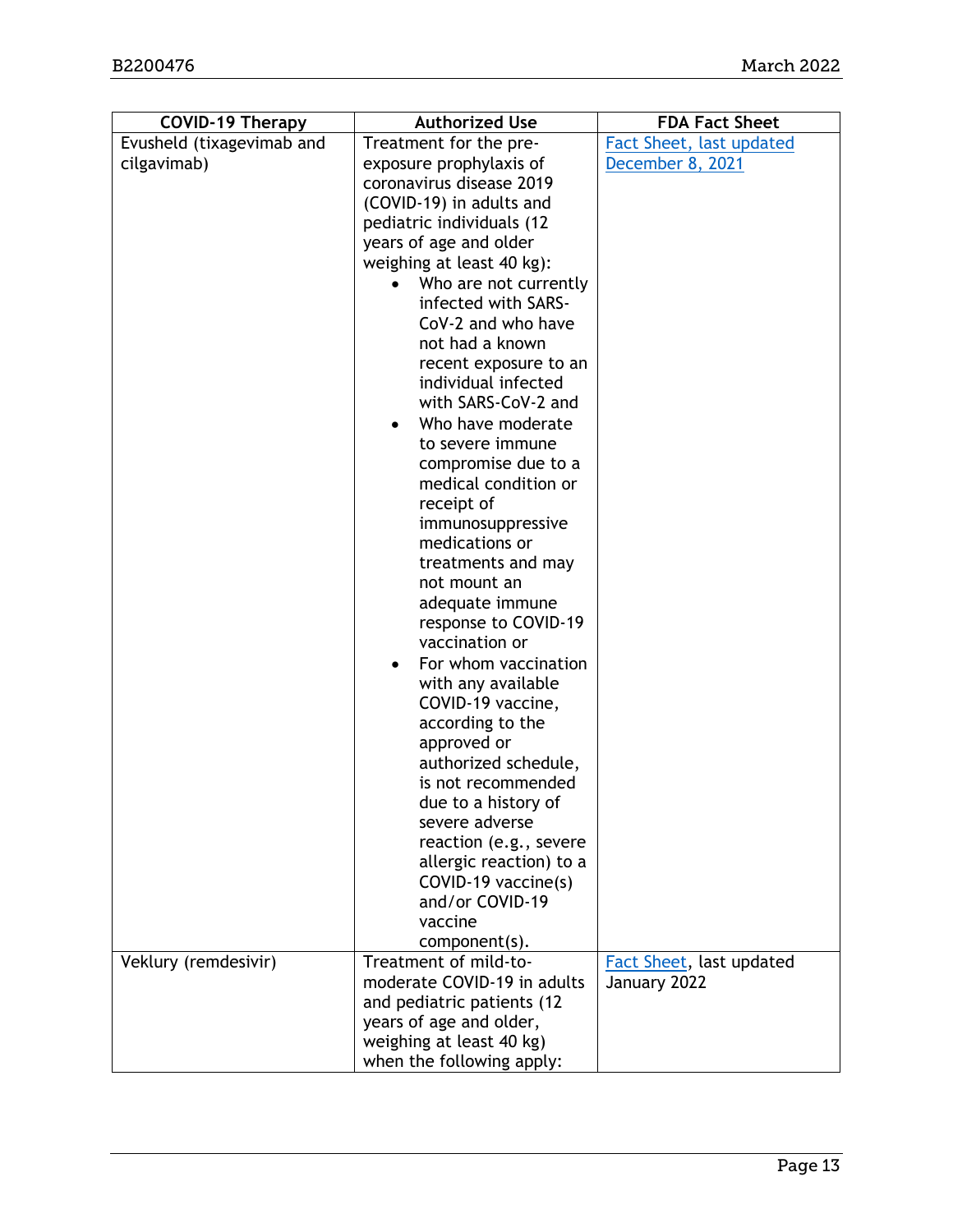| <b>COVID-19 Therapy</b> | <b>Authorized Use</b>                                                                                                                                                          | <b>FDA Fact Sheet</b> |
|-------------------------|--------------------------------------------------------------------------------------------------------------------------------------------------------------------------------|-----------------------|
|                         | • The patient has a<br>positive COVID-19<br>test result<br>• The patient is at high<br>risk for progression to<br>severe COVID-19,<br>including<br>hospitalization or<br>death |                       |

#### **COVID-19 Therapy Treatment Administration Methods Billing:**

| Product                                     | <b>EUA</b><br>Effective &<br><b>Revocation</b><br>Date(s) | <b>Specific Code</b>                                                                                                                                                                          | <b>Administration Code</b>                                                                                                                                                                                                                                                                                                                                                              |
|---------------------------------------------|-----------------------------------------------------------|-----------------------------------------------------------------------------------------------------------------------------------------------------------------------------------------------|-----------------------------------------------------------------------------------------------------------------------------------------------------------------------------------------------------------------------------------------------------------------------------------------------------------------------------------------------------------------------------------------|
| GlaxoSmithKline's                           | May 26,<br>2021 - TBD                                     | Q0247                                                                                                                                                                                         | M0247                                                                                                                                                                                                                                                                                                                                                                                   |
| Antibody<br>Sotrovimab                      |                                                           | Long descriptor:<br>Injection, sotrovimab, 500<br>mg<br>Short descriptor:<br>Sotrovimab                                                                                                       | Long<br>Descriptor: Intravenous<br>infusion, sotrovimab,<br>includes infusion and post<br>administration monitoring<br><b>Short Descriptor:</b><br>Sotrovimab infusion                                                                                                                                                                                                                  |
| GlaxoSmithKline's<br>Antibody<br>Sotrovimab | May 26,<br>2021 - TBD                                     | Q0247<br>Long descriptor:<br>Injection, sotrovimab, 500<br>mg<br>Short descriptor:<br>Sotrovimab                                                                                              | M0248<br>Long Descriptor:<br>Intravenous infusion,<br>sotrovimab, includes<br>infusion and post<br>administration monitoring<br>in the home or residence;<br>this includes a<br>beneficiary's home that<br>has been made provider-<br>based to the hospital<br>during the COVID-19<br>public health emergency <sup>1</sup><br><b>Short Descriptor:</b><br>Sotrovimab inf, home<br>admin |
| Genentech's                                 | June 24,<br>2021 - TBD                                    | Q0249                                                                                                                                                                                         | M0249                                                                                                                                                                                                                                                                                                                                                                                   |
| Antibody<br>Tocilizumab                     |                                                           | Long descriptor:<br>Injection, tocilizumab, for<br>hospitalized adults and<br>pediatric patients (2 years<br>of age and older) with<br>covid-19 who are receiving<br>systemic corticosteroids | Long Descriptor:<br>Intravenous infusion,<br>tocilizumab, for<br>hospitalized adults and<br>pediatric patients (2 years<br>of age and older) with<br>covid-19 who are receiving                                                                                                                                                                                                         |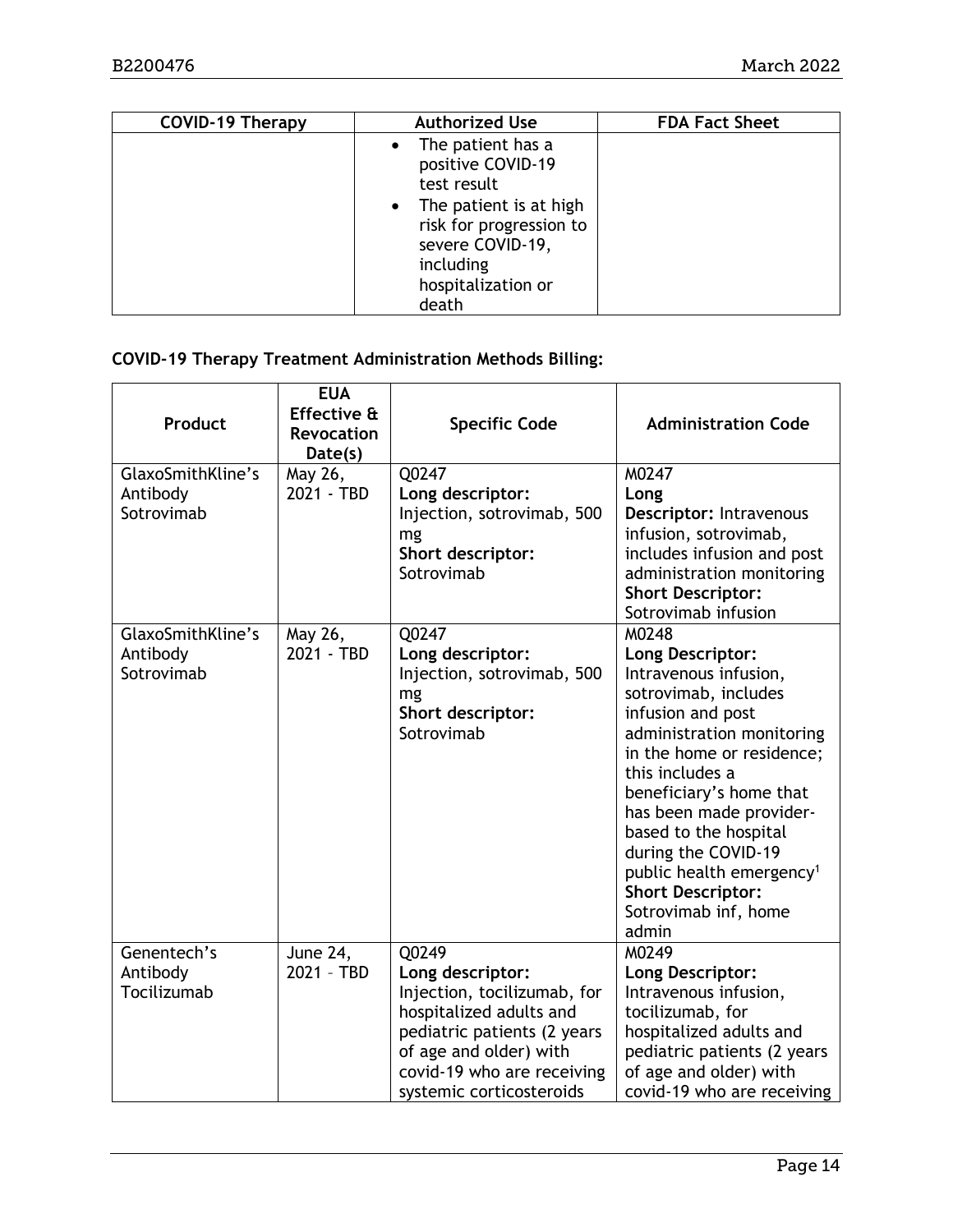| Product                                     | <b>EUA</b><br><b>Effective &amp;</b><br>Revocation<br>Date(s) | <b>Specific Code</b>                                                                                                                                                                                                                                                                                                                                                                                                               | <b>Administration Code</b>                                                                                                                                                                                                                                                                                                                                                                                                                                                                                |
|---------------------------------------------|---------------------------------------------------------------|------------------------------------------------------------------------------------------------------------------------------------------------------------------------------------------------------------------------------------------------------------------------------------------------------------------------------------------------------------------------------------------------------------------------------------|-----------------------------------------------------------------------------------------------------------------------------------------------------------------------------------------------------------------------------------------------------------------------------------------------------------------------------------------------------------------------------------------------------------------------------------------------------------------------------------------------------------|
|                                             |                                                               | and require supplemental<br>oxygen, non-invasive or<br>invasive mechanical<br>ventilation, or<br>extracorporeal membrane<br>oxygenation (ECMO) only,<br>1 <sub>mg</sub><br>Short descriptor:<br>Tocilizumab for COVID-19                                                                                                                                                                                                           | systemic corticosteroids<br>and require supplemental<br>oxygen, non-invasive or<br>invasive mechanical<br>ventilation, or<br>extracorporeal membrane<br>oxygenation (ECMO) only,<br>includes infusion and post<br>administration monitoring,<br>first dose<br>Short Descriptor: Adm<br>Tocilizu COVID-19 1st                                                                                                                                                                                              |
| Genentech's<br>Antibody<br>Tocilizumab      | <b>June 24,</b><br>2021 - TBD                                 | Q0249<br>Long descriptor:<br>Injection, tocilizumab, for<br>hospitalized adults and<br>pediatric patients (2 years<br>of age and older) with<br>covid-19 who are receiving<br>systemic corticosteroids<br>and require supplemental<br>oxygen, non-invasive or<br>invasive mechanical<br>ventilation, or<br>extracorporeal membrane<br>oxygenation (ECMO) only,<br>1 <sub>mg</sub><br>Short descriptor:<br>Tocilizumab for COVID-19 | M0250<br>Long descriptor:<br>Intravenous infusion,<br>tocilizumab, for<br>hospitalized adults and<br>pediatric patients (2 years<br>of age and older) with<br>covid-19 who are receiving<br>systemic corticosteroids<br>and require supplemental<br>oxygen, non-invasive or<br>invasive mechanical<br>ventilation, or<br>extracorporeal membrane<br>oxygenation (ECMO) only,<br>includes infusion and post<br>administration monitoring,<br>second dose<br>Short descriptor: Adm<br>Tocilizu COVID-19 2nd |
| Evusheld<br>(tixagevimab and<br>cilgavimab) | December<br>8, 2021 -<br>TBD                                  | Q0220<br>Long descriptor:<br>Injection, tixagevimab and<br>cilgavimab, for the pre-<br>exposure prophylaxis only,<br>for certain adults and<br>pediatric individuals (12<br>years of age and older<br>weighing at least 40kg)<br>with no known sars-cov-2<br>exposure, who either have<br>moderate to severely<br>compromised immune<br>systems or for whom                                                                        | M0220<br>Long descriptor:<br>Injection, tixagevimab and<br>cilgavimab, for the pre-<br>exposure prophylaxis only,<br>for certain adults and<br>pediatric individuals (12<br>years of age and older<br>weighing at least 40kg)<br>with no known sars-cov-2<br>exposure, who either have<br>moderate to severely<br>compromised immune<br>systems or for whom                                                                                                                                               |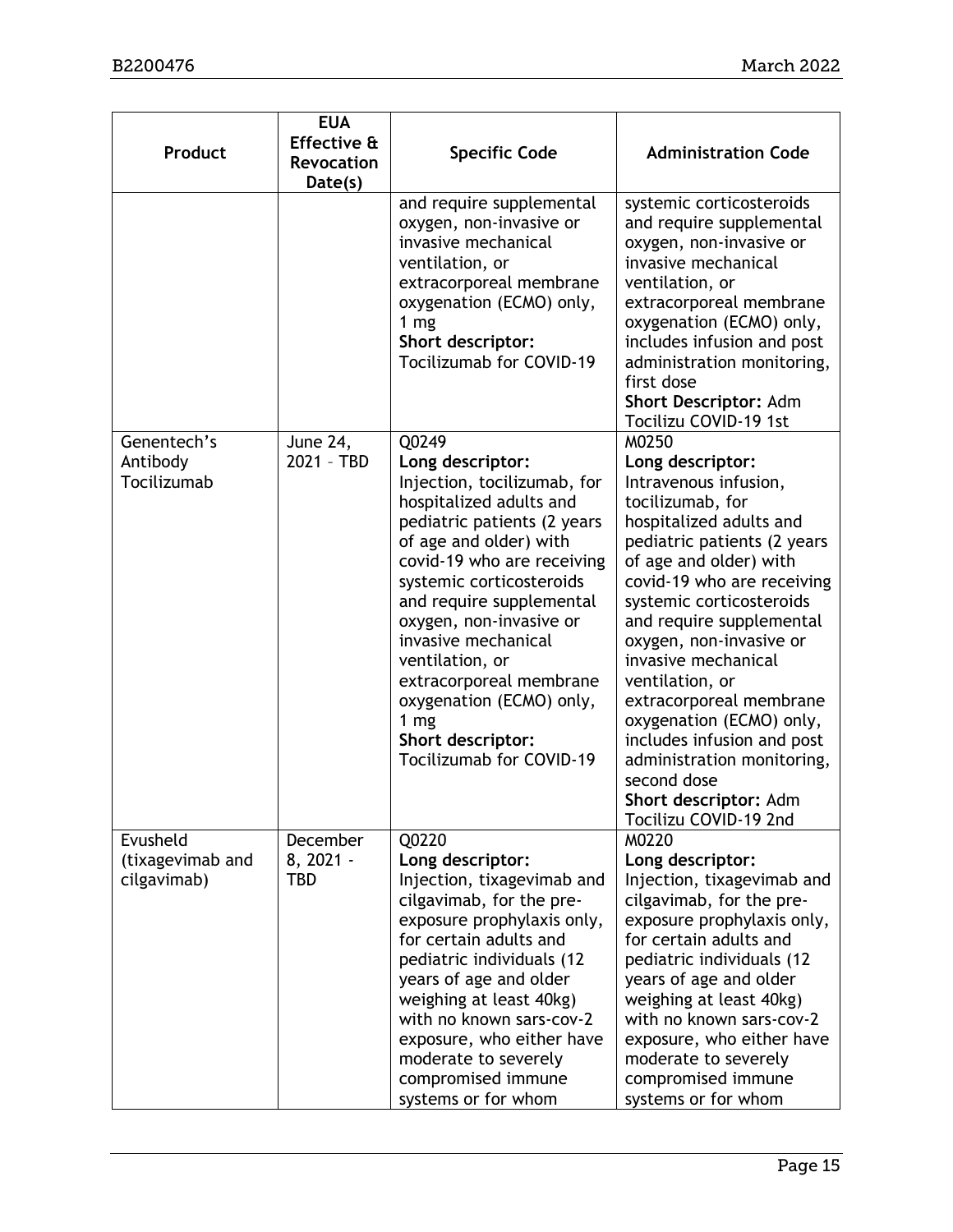| Product                                     | <b>EUA</b><br>Effective &<br><b>Revocation</b><br>Date(s) | <b>Specific Code</b>                                                                                                                                                                                                                                                                                                                                                                                                                                                                                                                                                                                                       | <b>Administration Code</b>                                                                                                                                                                                                                                                                                                                                                                                                                                                                                                                                                                                                                                                                                                                                                                                                                                              |
|---------------------------------------------|-----------------------------------------------------------|----------------------------------------------------------------------------------------------------------------------------------------------------------------------------------------------------------------------------------------------------------------------------------------------------------------------------------------------------------------------------------------------------------------------------------------------------------------------------------------------------------------------------------------------------------------------------------------------------------------------------|-------------------------------------------------------------------------------------------------------------------------------------------------------------------------------------------------------------------------------------------------------------------------------------------------------------------------------------------------------------------------------------------------------------------------------------------------------------------------------------------------------------------------------------------------------------------------------------------------------------------------------------------------------------------------------------------------------------------------------------------------------------------------------------------------------------------------------------------------------------------------|
|                                             |                                                           | vaccination with any<br>available covid-19 vaccine<br>is not recommended due<br>to a history of severe<br>adverse reaction to a<br>covid-19 vaccine(s) and/or<br>covid-19 vaccine<br>component(s), 300 mg<br><b>Short descriptor: Tixagev</b><br>and cilgav, 300mg                                                                                                                                                                                                                                                                                                                                                         | vaccination with any<br>available covid-19 vaccine<br>is not recommended due<br>to a history of severe<br>adverse reaction to a<br>covid-19 vaccine(s) and/or<br>covid-19 vaccine<br>component(s), includes<br>injection and post<br>administration monitoring<br><b>Short descriptor: Tixagev</b><br>and cilgav inj                                                                                                                                                                                                                                                                                                                                                                                                                                                                                                                                                    |
| Evusheld<br>(tixagevimab and<br>cilgavimab) | December<br>8, 2021 -<br><b>TBD</b>                       | Q0220<br>Long descriptor:<br>Injection, tixagevimab and<br>cilgavimab, for the pre-<br>exposure prophylaxis only,<br>for certain adults and<br>pediatric individuals (12<br>years of age and older<br>weighing at least 40kg)<br>with no known sars-cov-2<br>exposure, who either have<br>moderate to severely<br>compromised immune<br>systems or for whom<br>vaccination with any<br>available covid-19 vaccine<br>is not recommended due<br>to a history of severe<br>adverse reaction to a<br>covid-19 vaccine(s) and/or<br>covid-19 vaccine<br>component(s), 300 mg<br>Short descriptor: Tixagev<br>and cilgav, 300mg | M0221<br>Long descriptor:<br>Injection, tixagevimab and<br>cilgavimab, for the pre-<br>exposure prophylaxis only,<br>for certain adults and<br>pediatric individuals (12<br>years of age and older<br>weighing at least 40kg)<br>with no known sars-cov-2<br>exposure, who either have<br>moderate to severely<br>compromised immune<br>systems or for whom<br>vaccination with any<br>available covid-19 vaccine<br>is not recommended due<br>to a history of severe<br>adverse reaction to a<br>covid-19 vaccine(s) and/or<br>covid-19 vaccine<br>component(s), includes<br>injection and post<br>administration monitoring<br>in the home or residence;<br>this includes a<br>beneficiary's home that<br>has been made provider-<br>based to the hospital<br>during the covid-19 public<br>health emergency<br><b>Short descriptor: Tixagev</b><br>and cilgav inj hm |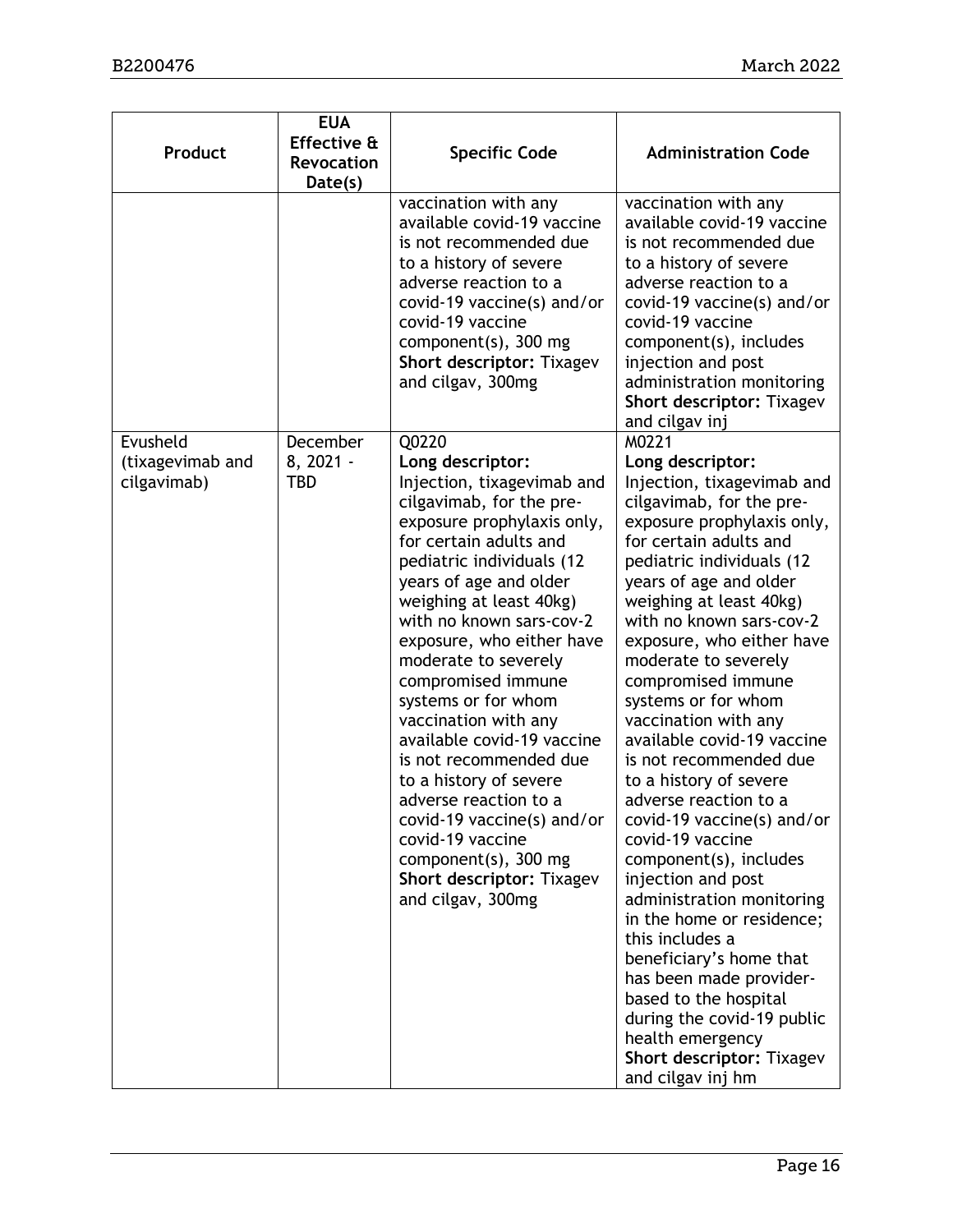| Product                 | <b>EUA</b><br>Effective &<br><b>Revocation</b><br>Date(s) | <b>Specific Code</b>                                                      | <b>Administration Code</b>             |
|-------------------------|-----------------------------------------------------------|---------------------------------------------------------------------------|----------------------------------------|
| Veklury<br>(remdesivir) | December<br>$23, 2021 -$                                  | J0248<br>Long descriptor:                                                 | CPT 96365 and, if needed,<br>CPT 96366 |
|                         | TBD                                                       | Injection, remdesivir, 1 mg<br>Short descriptor: Inj,<br>remdesivir, 1 mg |                                        |

When doses of any COVID-19 therapy are provided without charge from the Federal government, providers should bill Health First Colorado for the administration procedure codes and may bill for the monoclonal antibody or other therapy specific procedure codes on the claim. If codes are billed for the monoclonal antibodies or other therapies, the lines may pay at zero or be denied. This information is subject to change dependent on the COVID-19 public health emergency declaration.

Current reimbursement rates can be found on the [Provider Rates & Fee Schedule web page.](https://hcpf.colorado.gov/provider-rates-fee-schedule)

Contact Felecia Gephart at [Felecia.Gephart@state.co.us](mailto:Felecia.Gephart@state.co.us) or Morgan Anderson at [Morgan.Anderson@state.co.us](mailto:Morgan.Anderson@state.co.us) with any questions.

# General Updates

#### <span id="page-16-0"></span>**All Hospital Providers**

#### **Hospital Stakeholder Engagement Meetings**



Bi-monthly Hospital Engagement meetings will continue to be hosted to discuss current issues regarding payment reform and operational processing. [Sign up to receive the Hospital](https://visitor.r20.constantcontact.com/manage/optin?v=001HfxrbpGNWZ0lZnPp6t3PG2s9XPNl8ZvgFdjsKvSnhIy8z9JmHyp6DeoLJ3saT6x0SeqRR1ub149uoXxe1ok4jTzfMSQ0BN7S5vcLiRO7gdY%3D)  [Stakeholder Engagement Meeting newsletters.](https://visitor.r20.constantcontact.com/manage/optin?v=001HfxrbpGNWZ0lZnPp6t3PG2s9XPNl8ZvgFdjsKvSnhIy8z9JmHyp6DeoLJ3saT6x0SeqRR1ub149uoXxe1ok4jTzfMSQ0BN7S5vcLiRO7gdY%3D)

• The All-Hospital Engagement meeting is scheduled for Friday, [March 4, 2022, from 9:00 a.m. -](https://hcpf.colorado.gov/hospital-stakeholder-engagement-meetings) 12:00 p.m. MT. and will be hosted virtually.

Visit the [Hospital Stakeholder Engagement Meeting](https://hcpf.colorado.gov/hospital-stakeholder-engagement-meetings) web page for more details, meeting schedules and past meeting materials. **Calendar Year 2022 meetings have been posted.**

#### **Update to Version 3.16 of Enhanced Ambulatory Patient Grouping (EAPG) Methodology**

The Department has been collaborating with its vendors and hospital stakeholders over the last year preparing for the implementation of a new version of the EAPG (3.16) methodology which calculates payment for outpatient hospital services. This new version of EAPGs was implemented effective January 1, 2022, and requires both Medical Services Board and State Plan authority for implementation. The base rate methodology for maintaining revenue neutrality among hospitals and their groups, which was shared in the November Stakeholder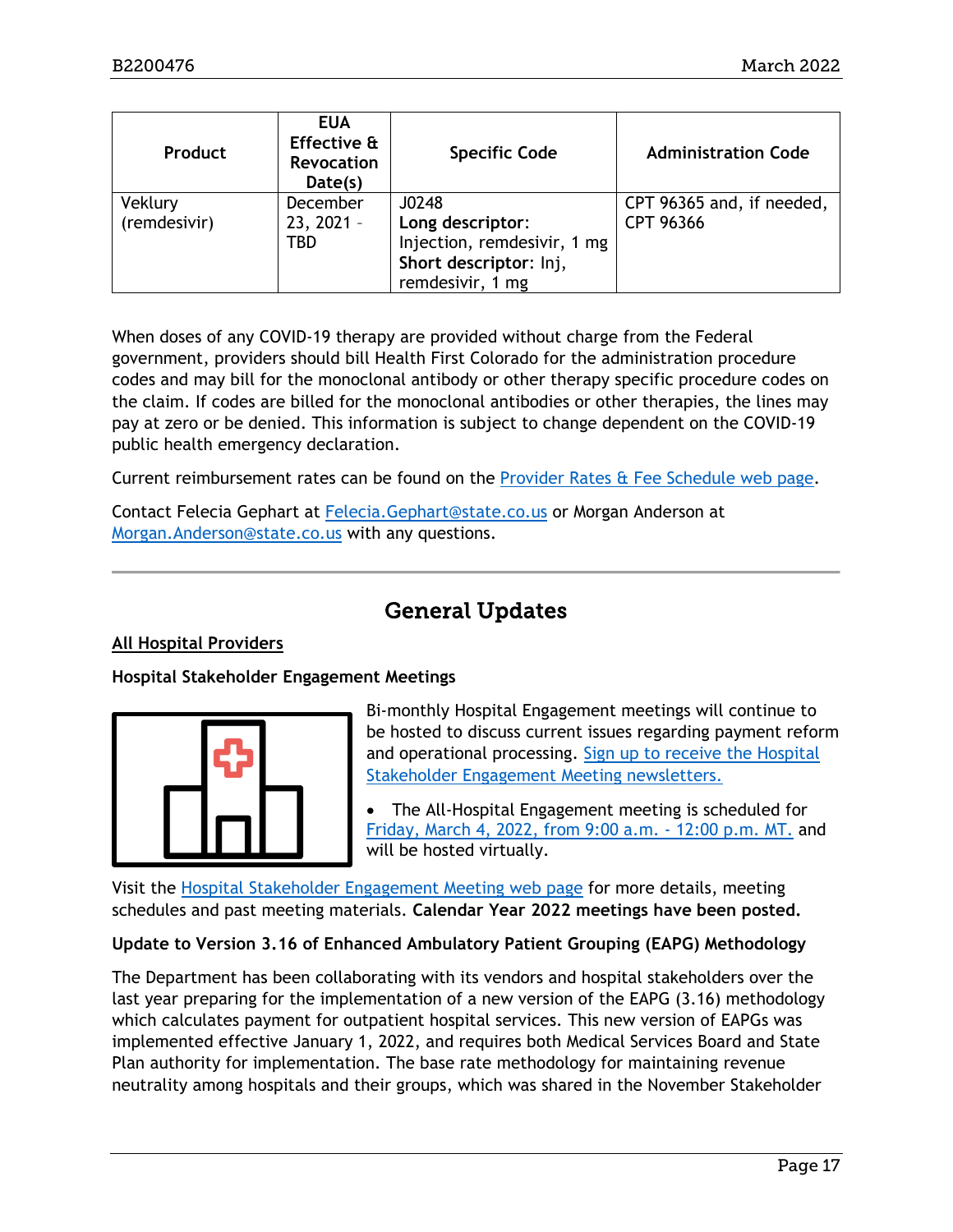Meeting, and the relative weights Colorado intends to use for EAPG payments have been posted to the [Outpatient Hospital Payment web page](https://hcpf.colorado.gov/outpatient-hospital-payment) for review.

Until State Plan approval for payment using this methodology, outpatient hospital claims will continue to process using version 3.10 of the EAPG methodology with base rates in effect immediately prior to January 1, 2022. All claims billed using Healthcare Common Procedural Coding System (HCPCS) codes effective January 1, 2022, will remain in suspense until Centers for Medicare & Medicaid Services (CMS) approval for this update is obtained.

For information regarding the update to version 3.16, see the meeting notes contained on the [Hospital Engagement Meeting](https://hcpf.colorado.gov/hospital-stakeholder-engagement-meetings) web page.

Contact Andrew Abalos at [Andrew.Abalos@state.co.us](mailto:Andrew.Abalos@state.co.us) and Tyler Samora at [Tyler.Samora@state.co.us](mailto:Tyler.Samora@state.co.us) for any questions regarding this update.

#### **Rural Health Clinics**

Bi-monthly Rural Health Clinic Engagement meetings will continue to be hosted to discuss current issues regarding payment reform and operational processing.

• The next Rural Health Clinic Engagement meeting is scheduled for Thursday, March 10, [2022, from 12:30 p.m. to 1:30 p.m. MT.](https://hcpf.colorado.gov/rural-hospital-and-rural-health-clinics) and will be hosted virtually via Zoom.

Visit the [Rural Health Clinic Engagement Meeting](https://hcpf.colorado.gov/rural-hospital-and-rural-health-clinics) web page for more details, meeting schedules and past meeting materials.

Contact Erin Johnson at [Erink.Johnson@state.co.us](mailto:Erink.Johnson@state.co.us) with any questions or topics to be discussed at future meetings. Advanced notice will provide the Rates team time to bring additional Department personnel to the meetings to address different concerns.

# Laboratory and Radiology Providers

### <span id="page-17-1"></span><span id="page-17-0"></span>Ordering, Prescribing & Referring Providers – Laboratory and Radiology Services

Effective July 1, 2022, the federal requirement 42 CFR § 455.440 that claims for all Laboratory and Radiology services, rendered by *any type of provider* (including hospitals, Primary Care Medical Providers and obstetricians/gynecologists (OB/GYNs)), contain the National Provider Identifier (NPI) of the provider who ordered the services, and that the NPI is actively enrolled with Health First Colorado, will be enforced. The ordering NPI may be that of the qualified provider overseeing the member's care, for example as is the case with maternity services.

Providers are instructed to place the NPI of the ordering provider into the following locations for claim submission: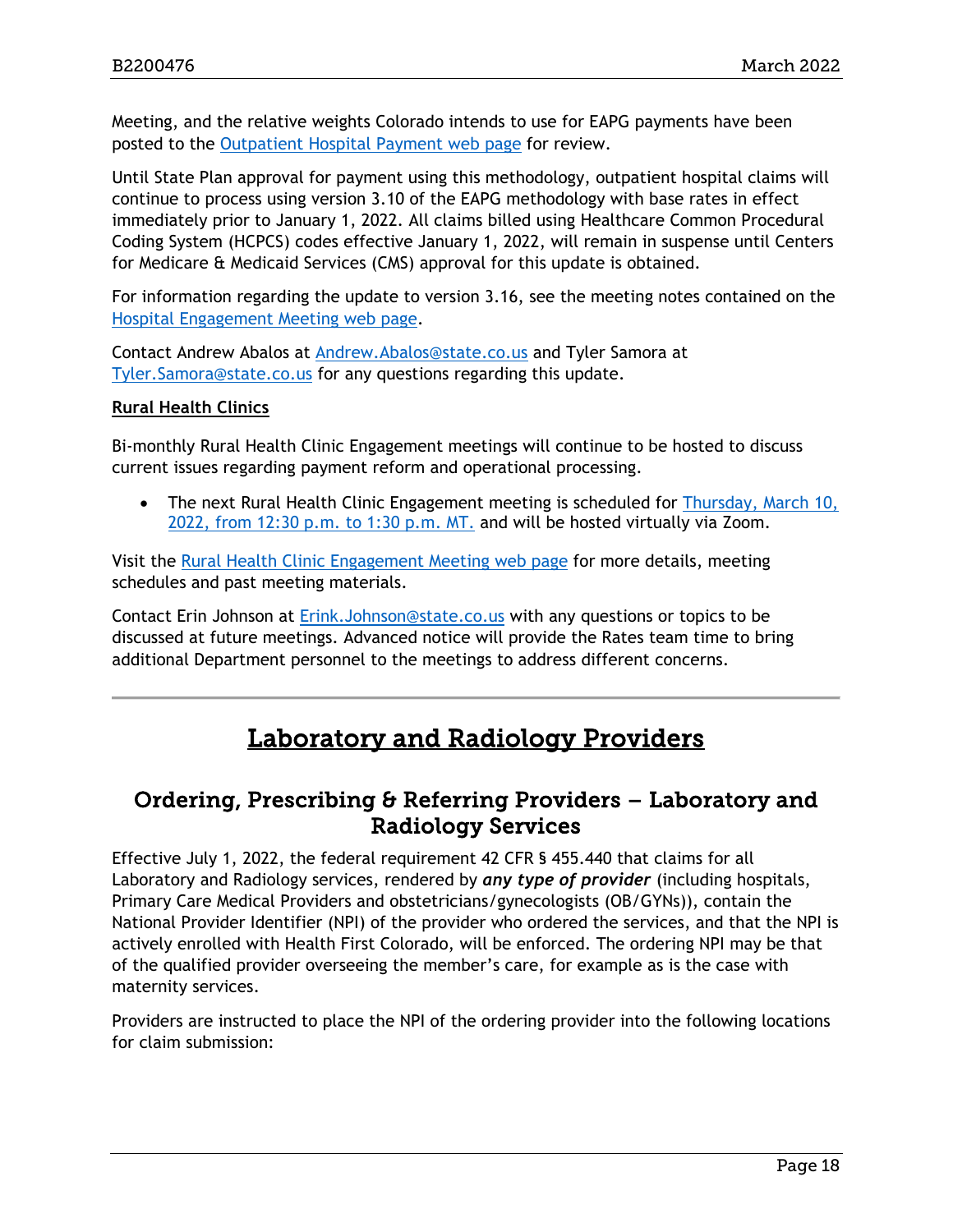#### **Professional claims**

- Paper claims use field 17.b
- Electronic submissions use loop 2420e with qualifier DK.

#### **Institutional claims**

• The Attending Provider field for both paper and electronic claims.

Laboratory and Radiology services can be ordered by either a physician, physician assistant, osteopath, certified nurse midwife, or nurse practitioner. The ordering provider must also be actively enrolled with Health First Colorado. If these conditions are not met the claim may be denied.

Refer to the [Ordering, Prescribing, and Referring Claim Identifier Project web page](https://hcpf.colorado.gov/opr-claims) for further information on this project.

Contact the [Provider Services Call Center](https://hcpf.colorado.gov/provider-help) for assistance with claim submission.

# <span id="page-18-1"></span>Pediatric Long-Term Home Health (PLTHH) Providers

### <span id="page-18-0"></span>Temporary Suspension of Prior Authorization Requirements for Pediatric Long-Term Home Health

Prior authorization requirements (PARs) are being suspended for Certified Nursing Assistant (CNA) services as well as Physical Therapy (PT), Occupational Therapy (OT), and Speech Language Pathology (SLP) in the Pediatric Long-Term Home Health (PLTHH) benefit, effective November 1, 2021, until June 1, 2022, at the earliest. A minimum of 30 days' notice will be provided prior to reinstating the PAR requirements for these services. This change impacts the following:

| <b>Pediatric Long-Term</b><br><b>Home Health</b><br>(PLTHH) Benefit | <b>Billing Code</b>   | <b>Secondary Billing</b><br>Code | <b>PAR Requirement</b> |
|---------------------------------------------------------------------|-----------------------|----------------------------------|------------------------|
| <b>PLTHH CNA Services</b>                                           | Rev Code 571 (Basic)  | Rev Code 579<br>(Extended)       | <b>PAR Paused</b>      |
| <b>Physical Therapy</b>                                             | Rev Code 0421         |                                  | <b>PAR Paused</b>      |
| (Pediatric Only)                                                    | (pediatric LTHH only) |                                  |                        |
| <b>Occupation Therapy</b>                                           | Rev Code 0431         |                                  | <b>PAR Paused</b>      |
| (Pediatric Only)                                                    | (pediatric LTHH only) |                                  |                        |
| Speech Language                                                     | Rev Code 0441         |                                  | <b>PAR Paused</b>      |
| <b>Pathology (Pediatric</b>                                         | (pediatric LTHH only) |                                  |                        |
| Only)                                                               |                       |                                  |                        |

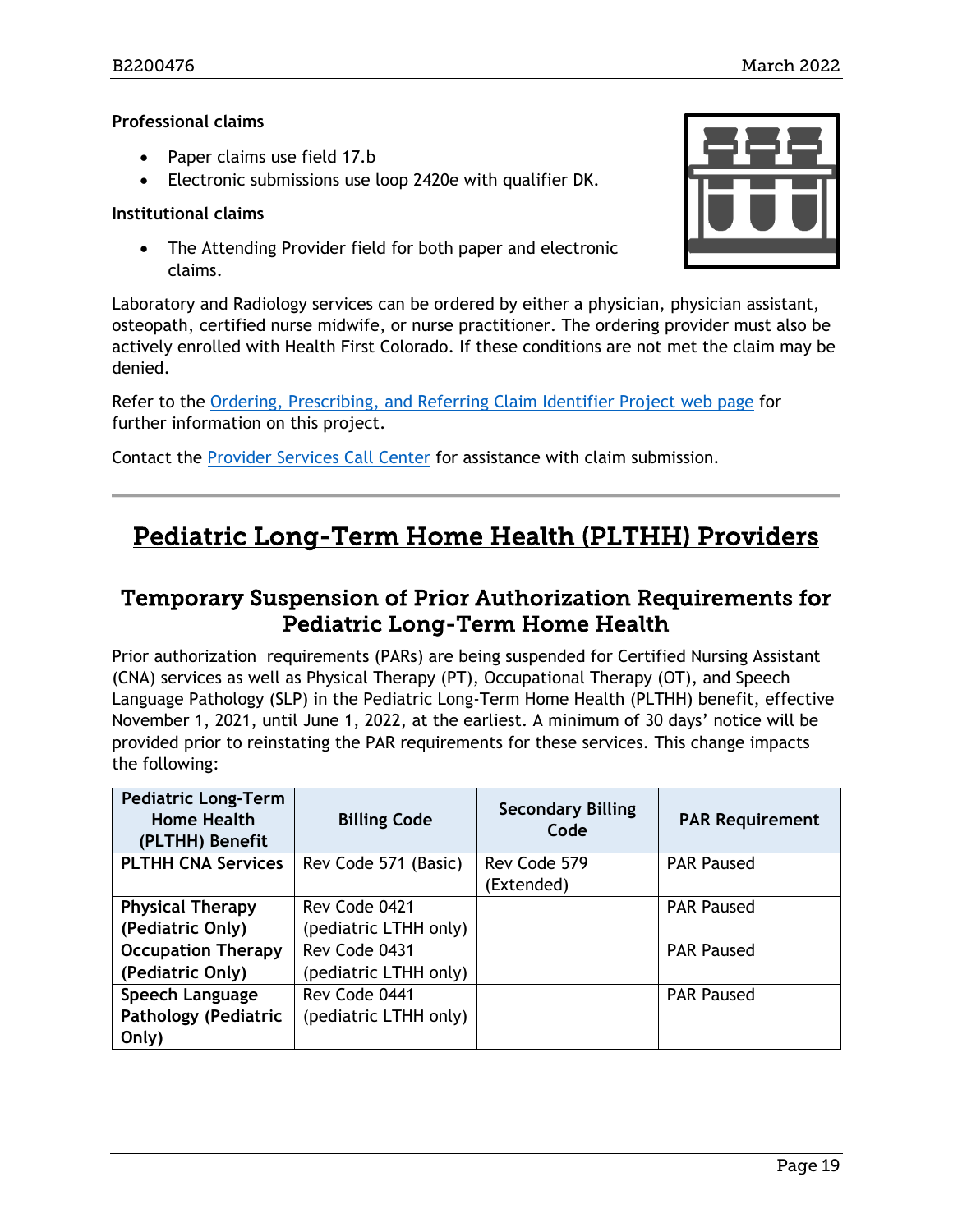Kepro, at the direction of the Department, has issued Technical or Administrative Denials, for "No PAR Required" for PLTHH PARs that did not have a determination as of January 18, 2022. Kepro will send technical denials for "No PAR Required" for PAR denials for PLTHH CNA services and PT, OT, SLP services issued between November 1, 2021, and January 17, 2022. Members may work directly with their Home Health Agencies to continue to receive medically necessary services for PLTHH CNA, PT, OT and SLP in compliance with federal and state law.

Providers should continue to provide and bill for only medically necessary and ordered services in accordance with state law. Failure to comply with medical necessity and benefit limitations in the regulations noted below may result in compliance monitoring. This could include prospective and post-payment reviews of claims and recovery of any identified overpayment in accordance with state law.

Additional guidance will be issued through the provider bulletin before the PAR requirements temporary suspension ends. Information will also be posted on the [ColoradoPAR: Health First](https://hcpf.colorado.gov/par)  [Colorado Prior Authorization Request Program web page.](https://hcpf.colorado.gov/par)

#### **Rule Requirements to Provide Services:**

10 Code of Colorado Regulations (CCR) 2505-10, Section 8.520 (Home Health Services) and 10 CCR 2505-10, Section 8.520.5.B. (Certified Nurse Aide Services) (Rev Codes: 571 & 579)

10 CCR 2505-10, Section 8.520.5.C. (Therapy Services) (Rev Codes: 421, 430 & 441)

10 CCR 2505-10, Section 8.076 (Program Integrity)

Email [hcpf\\_UM@state.co.us](mailto:hcpf_UM@state.co.us) with questions regarding prior authorization.

Email [homehealth@state.co.us](mailto:homehealth@state.co.us) with policy-related questions.

# <span id="page-19-1"></span>Pharmacies and All Medication-Prescribing Providers

### <span id="page-19-0"></span>Health First Colorado Preferred Drug List (PDL) Announcement of Preferred Products

The full listing of preferred drugs, effective April 1, 2022, will be published on the [Health](https://hcpf.colorado.gov/pharmacy-resources#PDL)  [First Colorado preferred drug list](https://hcpf.colorado.gov/pharmacy-resources#PDL) on March 1, 2022.

| <b>PDL</b> class        | <b>Moved to Preferred</b>    | Moved to non-preferred |
|-------------------------|------------------------------|------------------------|
| Non-Steroidal Anti-     | Cambia powder packet         |                        |
| Inflammatories (NSAIDs) | Diclofenac sodium 1% gel OTC |                        |
| (Oral & Non-Oral);      |                              |                        |
| Opioids, Short-Acting;  | Nucynta IR                   |                        |
| Opioids, Long-Acting;   | Nucynta ER                   |                        |
| Anticonvulsants, Oral   | brand Lamictal tablet        |                        |
|                         | brand Lamictal XR            |                        |
|                         | brand Lamictal ODT           |                        |

Changes were made for the following PDL classes, effective April 1, 2022: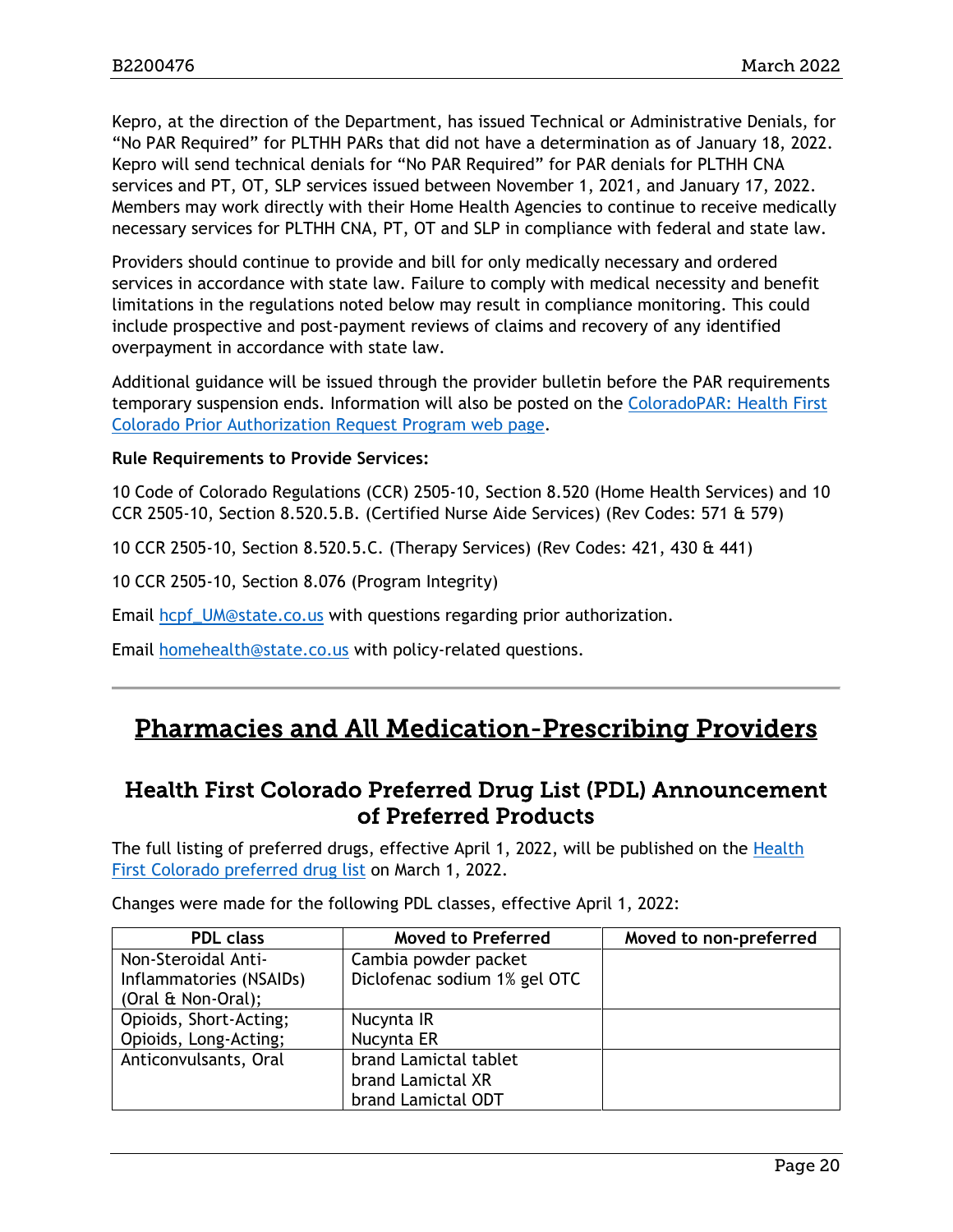| <b>PDL class</b>               | <b>Moved to Preferred</b>     | Moved to non-preferred   |  |
|--------------------------------|-------------------------------|--------------------------|--|
|                                | (no change to generics)       |                          |  |
| Tricyclic Antidepressants      | desipramine tablet            |                          |  |
| (TCAS);                        |                               |                          |  |
| <b>Calcitonin Gene Related</b> | Ajvoy                         | Emgality                 |  |
| Peptide Inhibitors (CGRPIs);   | Nurtec ODT                    |                          |  |
| <b>Stimulants and Related</b>  | methylphenidate solution      |                          |  |
| Agents;                        |                               |                          |  |
| Neurocognitive Disorder        | galantamine IR tablet         |                          |  |
| Agents;                        |                               |                          |  |
| Multiple Sclerosis Agents      | Kesimpta                      | brand Tecfidera          |  |
| (Disease Modifying             | (dimethyl fumarate is         |                          |  |
| Therapies & Symptom            | preferred)                    |                          |  |
| Management);                   |                               |                          |  |
| Ophthalmic, Allergy;           | olopatadine 0.2% OTC (generic | olopatadine 0.2% RX      |  |
|                                | Pataday once daily)           | (generic Pataday) Sandoz |  |
|                                |                               | manufacturer only        |  |

#### **No changes were made for the following PDL classes:**

Non-Opioid Analgesia Agents (Oral & Topical); Fentanyl Preparations;

Alpha-Blockers; Beta-Blockers (Single-Agent, Anti-Arrhythmics & Combinations); Calcium Channel Blockers (Dihydropyridines (DHPs) & Non-DHPs);

Lipotropics (Bile Acid Sequestrants, Fibrates & Other);

Statins; Statin Combinations;

Newer Generation Antidepressants; Monoamine Oxidase Inhibitors (MAOIs);

Anti-Parkinson's Agents (Dopa Decarboxylase Inhibitors, MAO-Bs, Dopamine Agonists & Other)

Benzodiazepines; Anxiolytics, Non-Benzodiazepine;

Atypical Antipsychotics, Oral and Topical;

Lithium Agents;

Sedative Hypnotics (Non-Benzodiazepine & Benzodiazepines);

Skeletal Muscle Relaxants;

Triptans, Ditans and Other Migraine Agents (Oral & Non-Oral);

Growth Hormones;

Bile Salts;

Hemorrhoidal, Anorectal, and Related Anesthetic Agents;

Ophthalmic, Immunomodulators;

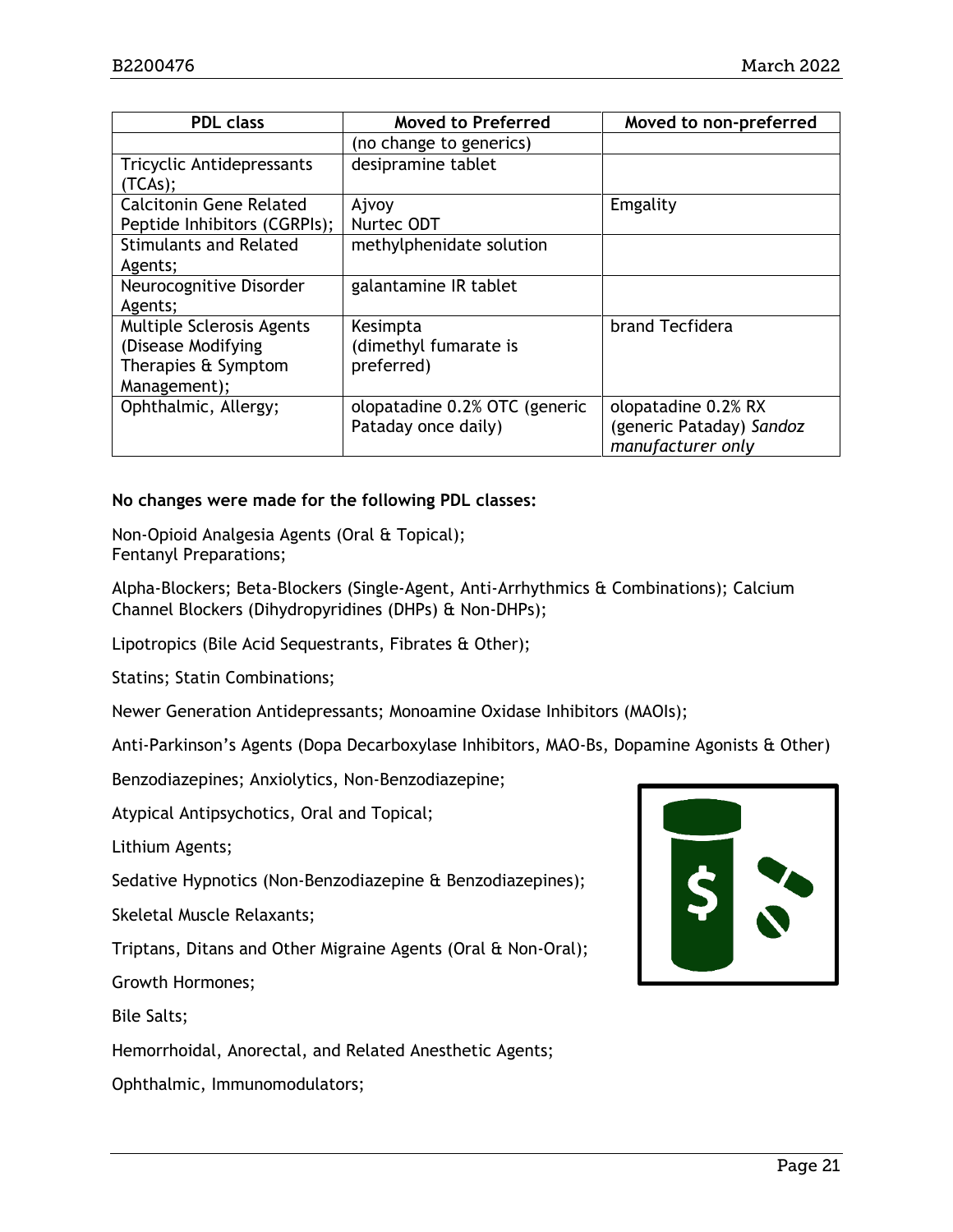Ophthalmic, Anti-Inflammatories (NSAIDs & Corticosteroids);

Ophthalmic, Glaucoma (Beta-Blockers, Carbonic Anhydrase Inhibitors, Prostaglandin Analogues, Alpha-2 Adrenergic Agents & Other).

### Pharmacy and Therapeutics (P&T) Committee Meeting:

<span id="page-21-1"></span>Tuesday, April 12, 2022

1:00-5:00 p.m. MT (to be held virtually, not in person)

Agenda and meeting information can be found at the Pharmacy and [Therapeutics \(P&T\)](https://hcpf.colorado.gov/pharmacy-and-therapeutics-committee)  [Committee web page.](https://hcpf.colorado.gov/pharmacy-and-therapeutics-committee)

### <span id="page-21-2"></span>Pharmacy and Therapeutics (P&T) Committee Member Openings



The Department has two open positions for the P&T Committee members. Submissions are being accepted for the following positions:

- One physician who specializes in the practice of psychiatry;
- One member representative

If interested in serving or know someone who would be qualified, please submit/have them submit a CV along with a completed [Conflict of](https://hcpf.colorado.gov/sites/hcpf/files/PT%20Conflict%20of%20Interest%20Disclosure%20-%20Rev%20Aug%202021.pdf) 

[Interest form](https://hcpf.colorado.gov/sites/hcpf/files/PT%20Conflict%20of%20Interest%20Disclosure%20-%20Rev%20Aug%202021.pdf) to:

<span id="page-21-3"></span>Colorado Department of Health Care Policy and Financing Attn: Brittany Schock, PharmD Fax to 303-866-3590 or email Brittany Schock at [Brittany.Schock@state.co.us](mailto:Brittany.Schock@state.co.us)

# Pharmacy Providers

# Pharmaceutical Rate Methodology

<span id="page-21-0"></span>Effective April 1, 2022, the pharmaceutical rate methodology will be updated to include Average Acquisition Cost (AAC) and Clotting Factor Maximum Allowable Cost (CFMAC) rates for clotting factor drugs. The new methodology will be as follows:

- The allowed ingredient cost for clotting factor drugs shall be the lesser of AAC or submitted ingredient cost. If AAC is not available, the allowed ingredient cost shall be the lesser of the CFMAC or submitted ingredient cost.
- Clotting factor claims that are reimbursed at AAC or Submitted Ingredient Cost will receive an enhanced \$0.03 per unit dispensing fee, in addition to the usual professional dispensing fee that the pharmacy receives.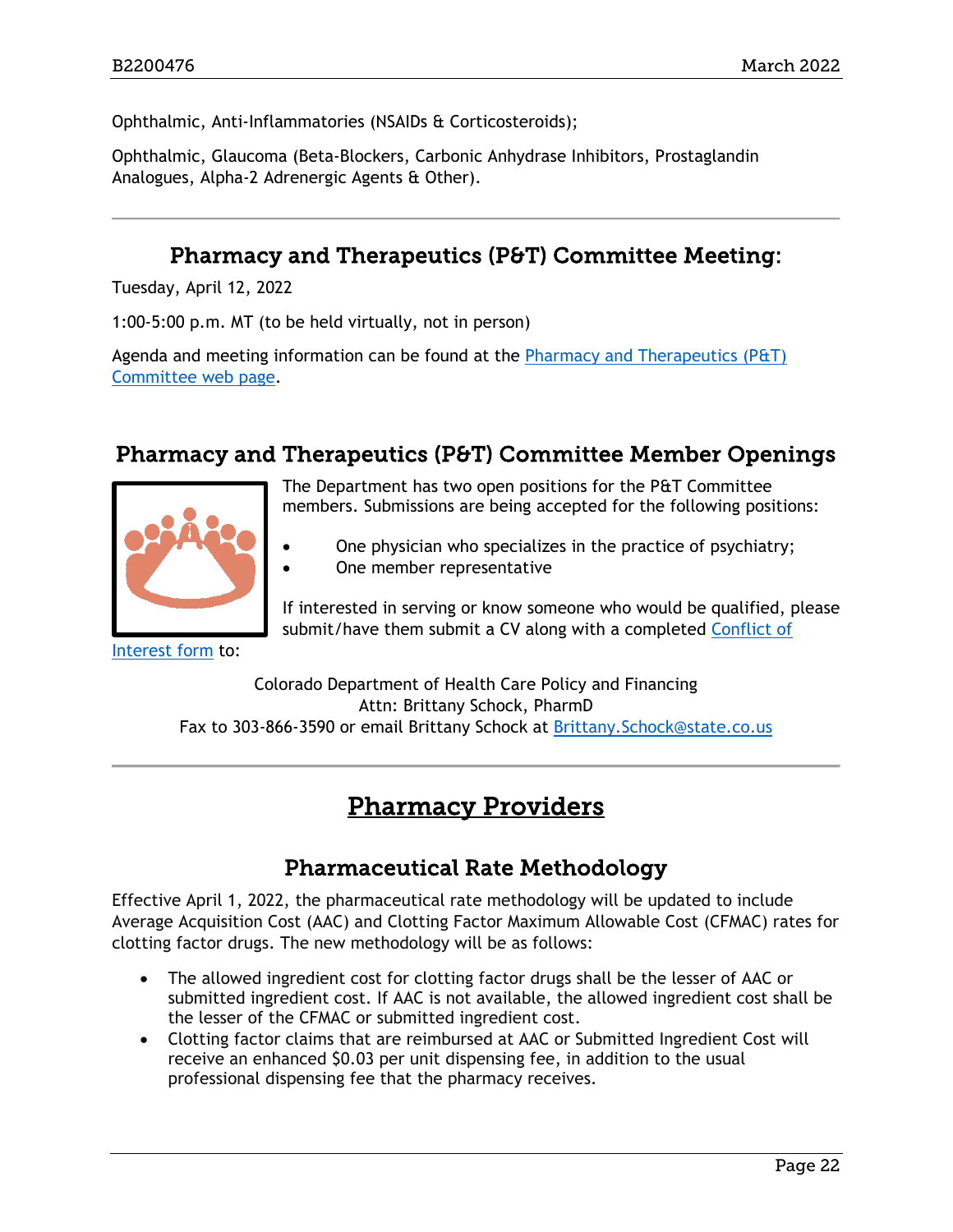**Pharmacies are encouraged to participate in the AAC rate setting process for clotting factor drugs. Myers and Stauffer is the contractor responsible for setting and maintaining AAC rates and will be in contact with pharmacies at least bi-yearly to request submission of clotting factor invoice data.**

| Drugs Subject to this Methodology |                 |           |                     |              |  |
|-----------------------------------|-----------------|-----------|---------------------|--------------|--|
| Advate                            | Adynovate       | Afstyla   | Alphanate           | Alphanine SD |  |
| Alprolix                          | <b>Benefex</b>  | Coagedex  | <b>Corifact Kit</b> | Eloctate     |  |
| Esperoct                          | Feiba NF        | Hemlibra  | Hemofil M           | Humate-P     |  |
| Idelvion                          | Ixinity         | Jivi      | Kcentra             | Koate        |  |
| Koate-DVI                         | Kogenate FS     | Kovaltry  | Novoeight           | Novoseven    |  |
| Nuwig                             | Obizur          | Profiline | Rebinyn             | Recombinate  |  |
| <b>Rixibus</b>                    | Sevenfact       | Tretten   | Vovendi             | Wilate       |  |
| Xyntha                            | Xyntha Solofuse |           |                     |              |  |

Visit the [Provider Rates & Fee Schedules web page](https://hcpf.colorado.gov/provider-rates-fee-schedule#pharmRateList) under Pharmacy Rate List for more information regarding AAC and CFMAC rates.

Contact Kristina Gould at [Kristina.Gould@state.co.us](mailto:Kristina.Gould@state.co.us) with any questions.

# <span id="page-22-1"></span>Physical Therapy, Occupational Therapy, Speech

# Therapy Providers

### <span id="page-22-0"></span>Co-treatment Policy for Pediatric Behavioral Therapists, Physical Therapists, Occupational Therapists, and Speech Therapists

Co-treatment sessions between two outpatient therapists (pediatric behavioral therapists, physical therapists, occupational therapists, and/or speech-language pathologists) are a covered service under the following conditions:

- 1. Valid clinical rationale for providing co-treatment must be present. Providers should refer to the [Joint Guidelines for Therapy Co-Treatment](https://www.asha.org/practice/reimbursement/medicare/joint-guidelines-for-therapy-co-treatment-under-medicare/) developed by the American Speech-Language-Hearing Association (ASHA), American Occupational Therapy Association (AOTA), and American Physical Therapy Association (APTA).
- 2. Each provider must have an approved Plan of Care (or IFSP for Early Intervention) which includes co-treatment.
- 3. Each provider must have an approved Prior Authorization which includes the Plan of Care/IFSP documentation that co-treatment will be used.
- 4. Each provider may only bill for the time they *directly treat* the member during the cotreatment session. *Direct treatment* means a one-on-one treatment interaction between the provider and the member and does not include observation. The intent of the Department is to not reimburse twice for the same increments of time the member receives treatment. Direct treatment times are not required to be contiguous spans of time and may be broken-up as the therapists alternate interacting with the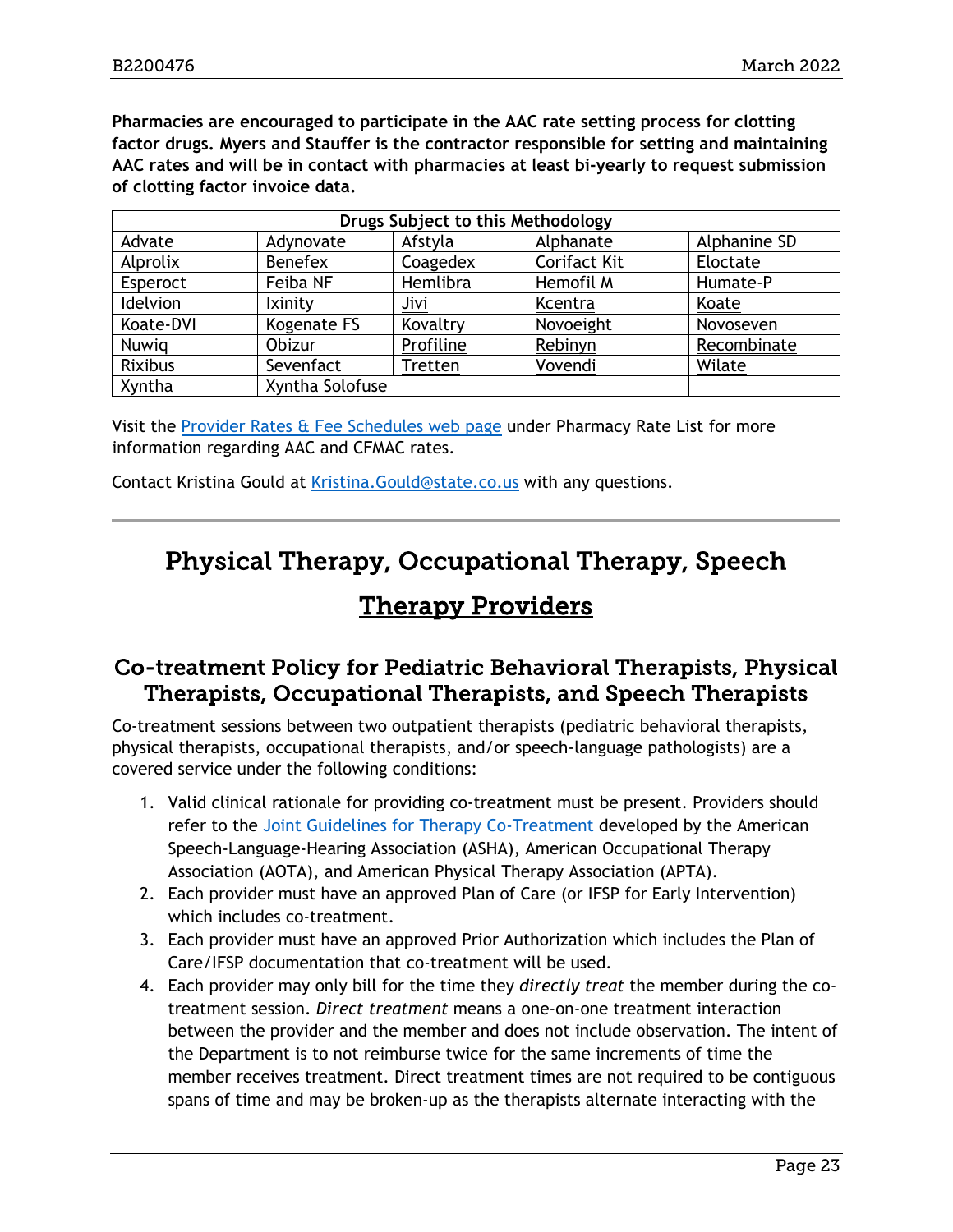member. The providers must then only bill for the total amount of time they individually spent providing direct treatment.

a. **Example**:

A child receives one hour of co-treatment involving a Pediatric Behavioral Therapist and a Speech Therapist. While both providers are with the child for the full hour, during that time the Speech Therapist provides direct treatment for 30 minutes and the Pediatric Behavioral Therapist provides direct treatment for 30 minutes.

The Speech Therapist would report one unit of Current Procedural Terminology (CPT) 92507, because CPT 92507 is a visit-based unit regardless of time. The Pediatric Behavioral Therapist would report two units of CPT 97153, because CPT 97153 is billed in increments of 15 minutes.

Providers should refer to the Department's policy for Reporting Units of Service found in the [Physical and Occupational Therapy](https://hcpf.colorado.gov/ptot-manual#repServ) Billing Manual and the [Speech Therapy Billing Manual.](https://hcpf.colorado.gov/speech-therapy-manual#report)

Contact Alex Weichselbaum at [Alex.Weichselbaum@state.co.us](mailto:Alex.Weichselbaum@state.co.us) with questions.

### <span id="page-23-0"></span>Ordering, Prescribing, Referring Providers Outpatient Therapies

Effective July 1, 2022, the federal requirement 42 CFR § 455.440 stating that claims for Outpatient Physical, Occupational, and Speech Therapy services contain the National Provider Identifier (NPI) of the provider who ordered the therapy, and that the NPI is actively enrolled with Health First Colorado, will be enforced.

Providers are instructed to place the NPI of the ordering provider into the following locations for claim submission:

#### **Professional claims**

- Paper claims use field 17.b
- Electronic submissions use loop 2420e with qualifier DK.

#### **Institutional claims**

• The Attending Provider field for both paper and electronic claims.

Outpatient Physical, Occupational, and Speech Therapy services can be ordered by either a physician, physician assistant or nurse practitioner. Services may also be ordered by an Individual Family Service Plan (see billing manual for details). The ordering provider must also be actively enrolled with Health First Colorado. If these conditions are not met the claim will be denied.

Refer to the [Ordering, Prescribing, and Referring Claim Identifier Project web page](https://hcpf.colorado.gov/opr-claims) for further information on this project. Refer to the [Physical and Occupational Therapy](https://hcpf.colorado.gov/ptot-manual) and [Speech Therapy](https://hcpf.colorado.gov/speech-therapy-manual) billing manuals for policy specifics.

Contact the [Provider Services Call Center](https://hcpf.colorado.gov/provider-help) for assistance with claim submission.

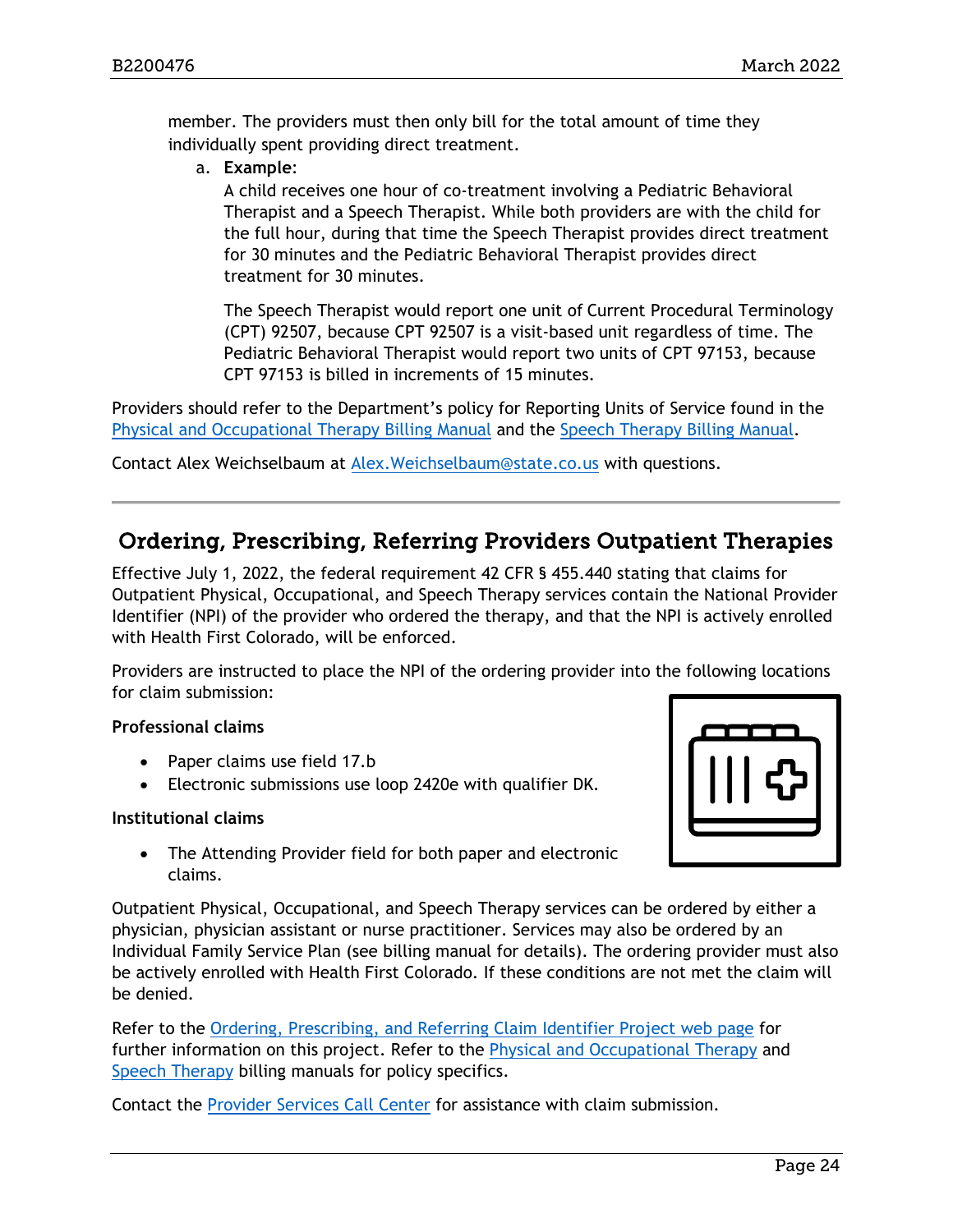# <span id="page-24-3"></span>Physician-Administered Drugs (PADs) Providers

# Luxturna® Rate Update

<span id="page-24-0"></span>Health First Colorado has implemented a new rate for Luxturna® (J3398) effective January 1, 2019. The previous rate reflected the price of the full treatment, which is split between two injections administered a week apart. The new rate accounts for the price of each injection, which, when billed together, will equal the price of the full treatment.

<span id="page-24-4"></span>Contact [HCPF\\_PAD@state.co.us](mailto:HCPF_PAD@state.co.us) with any questions.

# Physician Services

### <span id="page-24-1"></span>Billing Medication Assisted Treatment Codes for Medicare Enrollees

Health First Colorado covers Healthcare Common procedure Coding System (HCPCS) procedure codes G2067-G2075 only as a crossover-claim benefit for Medicare members (limited to coinsurance and deductible payment). Providers should submit claims for secondary payment to Gainwell Technologies Fee-For-Service, and not to the Regional Accountable Entity (RAE).

Contact Alex Weichselbaum at [Alex.Weichselbaum@state.co.us](mailto:Alex.Weichselbaum@state.co.us) with questions.

# <span id="page-24-2"></span>COVID-19 Vaccine Counseling Visits for Adults and Children

Health First Colorado recognizes the importance of vaccinating all Medicaid members for COVID-19, as well as all routine, pediatric vaccines. Health First Colorado announced its alignment with the Centers for Medicare & Medicaid Services (CMS) regarding COVID-19 vaccine counseling visits for children and youth under 21, effective December 2, 2021. CMS requires coverage of COVID-19 vaccine counseling visits in which healthcare providers talk to families about the importance of vaccination. Health First Colorado reimburses for and covers stand-alone vaccine counseling visits for children and adults.

Providers may bill Current Procedural Terminology (CPT) 99401 for visits in which healthcare providers talk to Health First Colorado members and/or families about the importance of vaccination.

- CPT 99401 can be billed at only one visit for each member per day, but there are not quantity limits for the number of times this may be provided to a member.
- Providers are encouraged to check the [CMS National Correct Coding Initiative Edits](https://www.cms.gov/Medicare/Coding/NCCI-Coding-Edits)  [web page](https://www.cms.gov/Medicare/Coding/NCCI-Coding-Edits) for National Corrective Coding Initiative (NCCI) rules and guidelines.
- Please use 99401 + modifier CR for all COVID-19 vaccine counseling-only visits.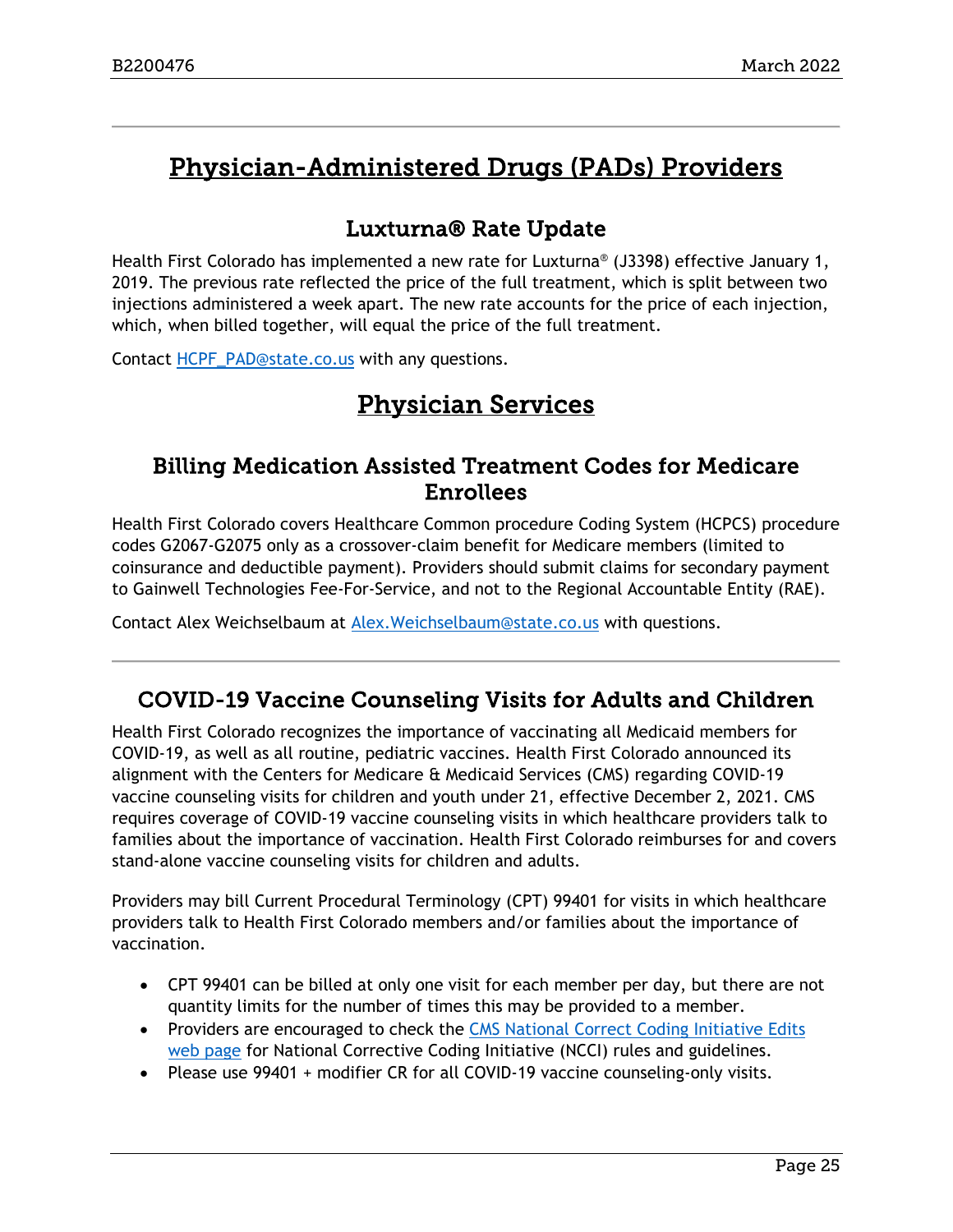Providers should not bill for the vaccine counseling code and the vaccine administration code on the same date of service. Vaccine administration codes are inclusive of counseling.

Health First Colorado authorizes a payment of \$61.77 for administration of the first two doses of COVID-19 vaccine, \$41.18 for additional doses, and an additional \$35.00 for vaccine administration within the member's home or residence.

The \$61.77 payment represents a 50% increase above Medicare rates and will help ensure that financial considerations are not a barrier to providers administering the vaccine to Health First Colorado or Child Health Plan *Plus* (CHP+) members. This is particularly critical given the disparity in vaccine take-up between Health First Colorado and CHP+ members and the Colorado population as a whole.



### Policy Clarification Regarding Enrollment for Temporary Service **Sites**

Mobile units and temporary service sites including temporary vaccination sites are not required to be separately enrolled with Health First Colorado. Temporary vaccination sites and mobile units can bill from the location where the staff or unit is based. This policy applies to all vaccine providers.

Per [C.R.S. 25.5-4-420,](https://leg.colorado.gov/sites/default/files/images/olls/crs2019-title-25.5.pdf) service sites that become permanent locations are required to obtain and use a unique National Provider Identifier (NPI) for each service location and enroll with Health First Colorado.

Health First Colorado policy requires that all Federally Qualified Healthcare Centers (FQHC) locations enroll in Health First Colorado separately in order to obtain a separate Health First Colorado Provider ID. Hospital-based FQHCs are an exception to the policy and may use one Provider ID for all sites on the main campus of the hospital-based FQHC. Hospital-based FQHCs are encouraged to obtain separate provider IDs for different locations on their main campus but are not required to do so. Mobile units of an FQHC are not required to be separately enrolled in Health First Colorado but are treated as part of the FQHC. Services provided in a temporary location do not require enrollment of the temporary location.

Contact Morgan Anderson at [Morgan.Anderson@state.co.us](mailto:Morgan.Anderson@state.co.us) with any questions.

### <span id="page-25-0"></span>Hospital Surge Continues, Physician Services for In-Home Care



The state of Colorado reactivated crisis standards of care for staffing of [health care systems](https://covid19.colorado.gov/press-release/state-activates-crisis-standards-of-care-for-staffing-of-health-care-systems) in late 2021. These crisis standards of care allow hospitals to implement staffing solutions and manage the influx of patients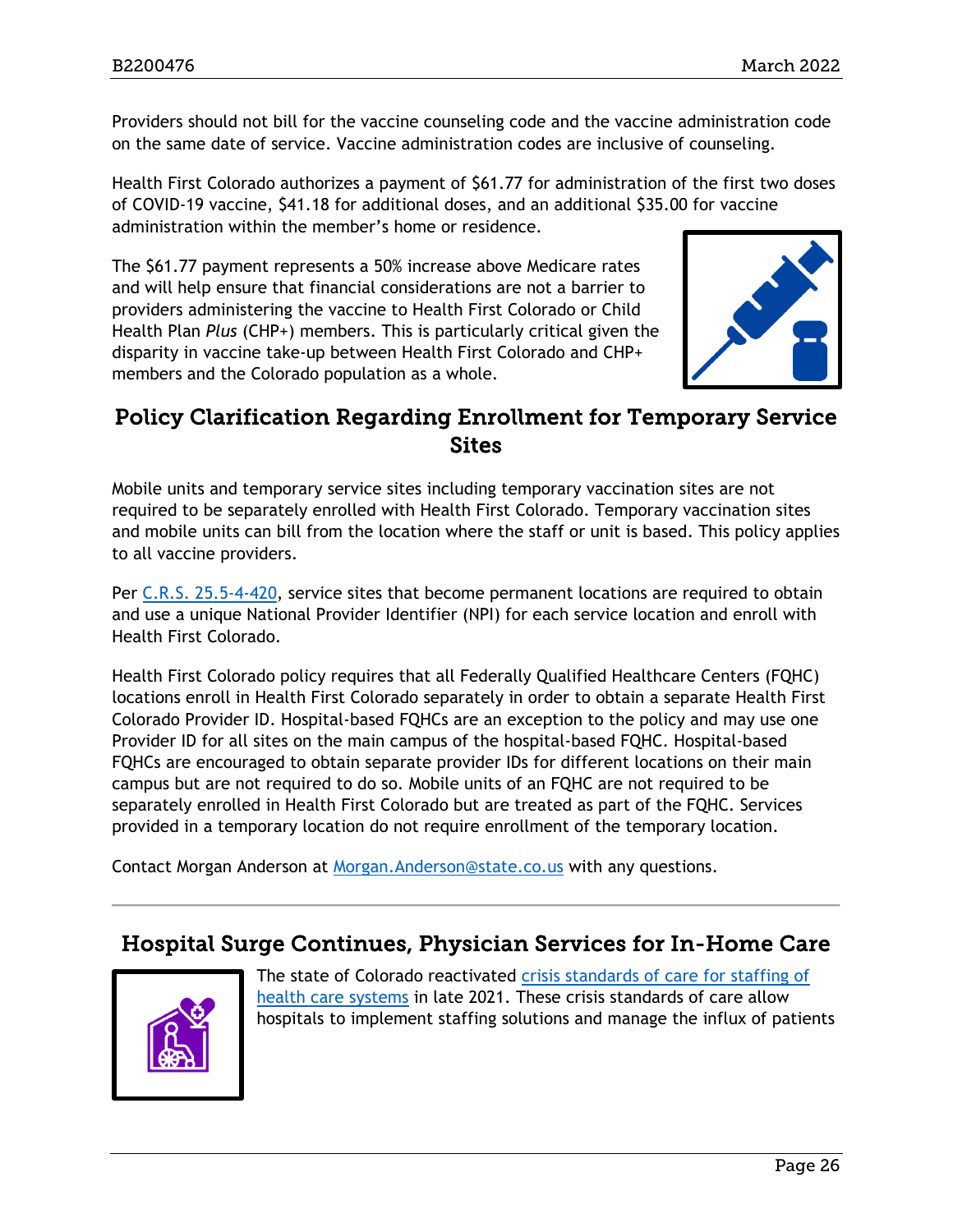needing care for COVID-19 or any other illness. More than 85 percent of Colorado's intensive care beds are occupied as of early February.

Provider types 16 (clinic) and 25 (non-physician practitioner - group) may be reimbursed for providing physician services and primary care in the home setting (e.g. the in-home evaluation and management CPTs 99341-99350). Applicable providers must deliver services in accordance with the scope of practice and comply with supervision requirements as described in the Colorado Department of Regulatory Agencies rules.

Physician services provided in the home setting must not meet acute hospital level of care. As defined by Colorado law, acute hospital level of care includes the provision of care on a continuous, 24-hour basis and is for beneficiaries who require acute inpatient admission to a hospital and who require at least daily rounding by a physician and a medical team monitoring their care needs on an ongoing basis (10 CCR 2505-10, 8.300.1.L ). Additionally, physician services provided in the home must not qualify as home health services as defined by the Social Security Act (Section 1861(m) of the Social Security Act) and Colorado Law (C.R.S. § 25- 27.5-103(6)).

One example of Health First Colorado providers using in-home care models is Denver Health Medical Plan's partnership with DispatchHealth. DispatchHealth uses qualified practitioners to provide in-home urgent treatment for non-life-threatening medical conditions.

DispatchHealth also partners with Denver Health Medical Plan to provide post-discharge visits to reduce hospital readmissions. DispatchHealth's post-discharge care includes, but is not limited to patient evaluation, medication reconciliation, discharge education, and care coordination.

Denver Health is also using telemedicine to stay connected with patients through its [Virtual Hospital at Home](https://www.ncbi.nlm.nih.gov/pmc/articles/PMC7503045/) (VHH) program, which provides home monitoring for COVID-19 patients who do not meet admission criteria. VHH pairs remote patient monitoring, not a Health First Colorado-covered benefit, with services covered under the [Health](https://hcpf.colorado.gov/telemedicine-manual)  First Colorado [telemedicine benefit](https://hcpf.colorado.gov/telemedicine-manual) to support patients.



Telemedicine is reimbursable if the services meet the following requirements:

- Initiated by the patient (unsolicited phone calls to members by a provider are not reimbursable);
- Meet the same standard of care had the service been provided in-person;
- Medically necessary or necessary to support the patient in the community;
- Within the rendering provider's scope of practice;
- Compliant with the same documentation requirements as if the services had been rendered in-person.

One additional option for in-home care includes utilizing the Nurse Advice Line. The Nurse Advice Line provides Health First Colorado members free around-the-clock access to medical information and advice by calling 800-283-3221.

Contact Morgan Anderson at [Morgan.Anderson@state.co.us](mailto:Morgan.Anderson@state.co.us) with any questions about providing in-home physician services during this critical time.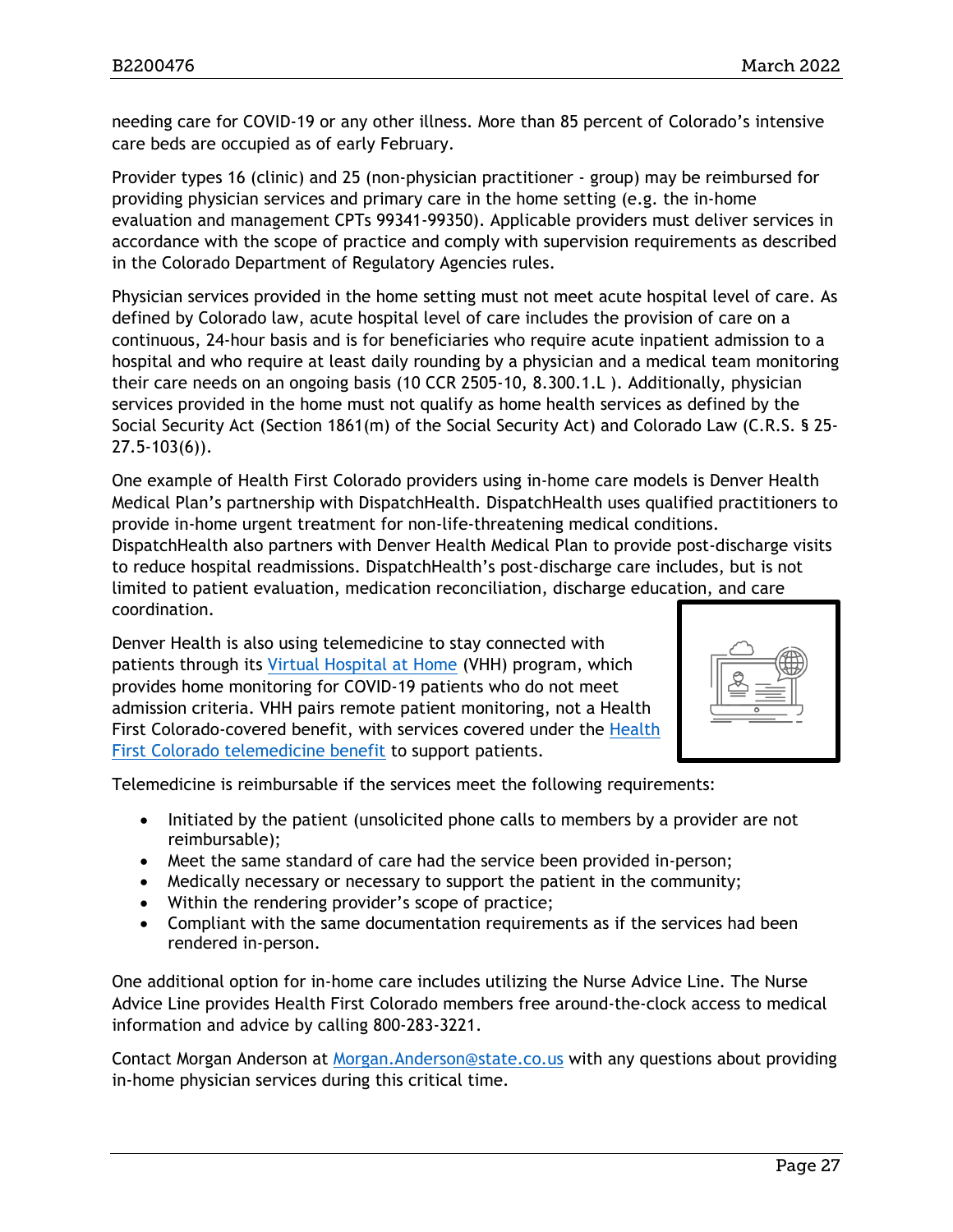# Targeted Case Management

### <span id="page-27-2"></span><span id="page-27-0"></span>New Billing Manual -Targeted Case Management – Transition Coordination (TCM-TC) Services

The new Targeted Case Management – [Transition Coordination \(TCM-TC\) billing manual](https://hcpf.colorado.gov/tcm-tc-manual) provides guidance to transition coordinators regarding billing for TCM-TC Services.

TCM-TC Services is a Medicaid State Plan benefit that provides transition coordination support to adult members choosing to transition into community settings from institutional settings. The benefit includes comprehensive assessment for transition, community risk assessment, development of a transition plan, referral, and monitoring/follow-up activities.

Contact Nora Brahe at [Nora.Brahe@state.co.us](mailto:Nora.Brahe@state.co.us) or 303-866-3566 for more information.

# Provider Billing Training Sessions

### <span id="page-27-1"></span>March and April 2022 Provider Billing Webinar-Only Training Sessions

Providers are invited to participate in training sessions for an overview of Health First Colorado billing instructions and procedures. The current and following months' workshop calendars are shown below.

#### **Who Should Attend?**



Staff who submit claims, are new to billing Health First Colorado services, or need a billing refresher course should consider attending one or more of the following provider training sessions.

The institutional claims (UB-04) and professional claims (CMS 1500) training sessions provide high-level overviews of claim submission, prior authorizations, navigating the [Department's website,](https://www.colorado.gov/hcpf/) using the [Provider Web Portal,](https://colorado-hcp-portal.xco.dcs-usps.com/hcp/provider/Home/tabid/135/Default.aspx) and more. For a preview of the training materials used in these sessions, refer to the Beginner Billing

Training: Professional Claims (CMS 1500) and Beginner Billing Training: Institutional Claims (UB-04) available on the [Provider Training web page](https://www.colorado.gov/pacific/hcpf/provider-training) under the Billing Training – Resources drop-down section.

For more training materials on navigating the Provider Web Portal, refer to the Provider Web Portal Quick Guides available on the [Quick Guides web page.](https://www.colorado.gov/hcpf/interchange-resources)

**Note:** Trainings may end prior to 11:30 a.m. MT. Time has been allotted for questions at the end of each session.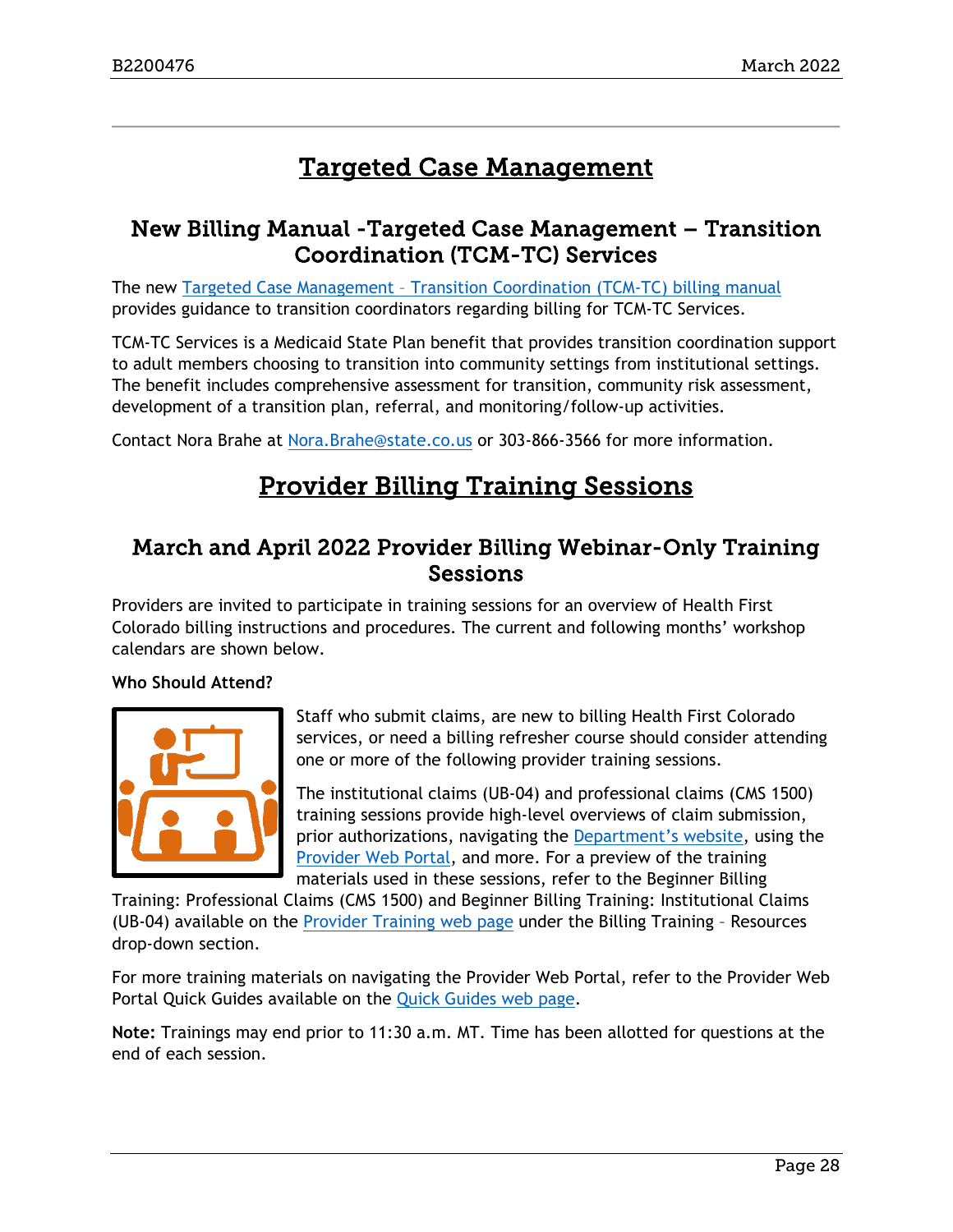| Sunday | Monday          | Tuesday         | Wednesday       | Thursday                                                                                                                                                                | Friday          | Saturday        |
|--------|-----------------|-----------------|-----------------|-------------------------------------------------------------------------------------------------------------------------------------------------------------------------|-----------------|-----------------|
|        |                 | $\mathbf{1}$    | $\overline{2}$  | $\overline{3}$                                                                                                                                                          | $\overline{4}$  | $\overline{5}$  |
| 6      | $\overline{7}$  | $\overline{8}$  | $\overline{9}$  | 10<br><b>Beginner</b><br><b>Billing</b><br><b>Training:</b><br>Professional<br><b>Claims (CMS</b><br>1500)<br>$9:00 a.m. -$<br>11:30 a.m.<br>M <sub>T</sub>             | 11              | $\overline{12}$ |
| 13     | 14              | 15              | 16              | 17                                                                                                                                                                      | 18              | $\overline{19}$ |
| 20     | $\overline{21}$ | $\overline{22}$ | $\overline{23}$ | $\overline{24}$<br><b>Beginner</b><br><b>Billing</b><br><b>Training:</b><br>Institutional<br><b>Claims (UB-</b><br>04)<br>$9:00 a.m. -$<br>11:30 a.m.<br>M <sub>T</sub> | $\overline{25}$ | $\overline{26}$ |
| 27     | $\overline{28}$ | $\overline{29}$ | $\overline{30}$ | $\overline{31}$                                                                                                                                                         |                 |                 |

**March 2022**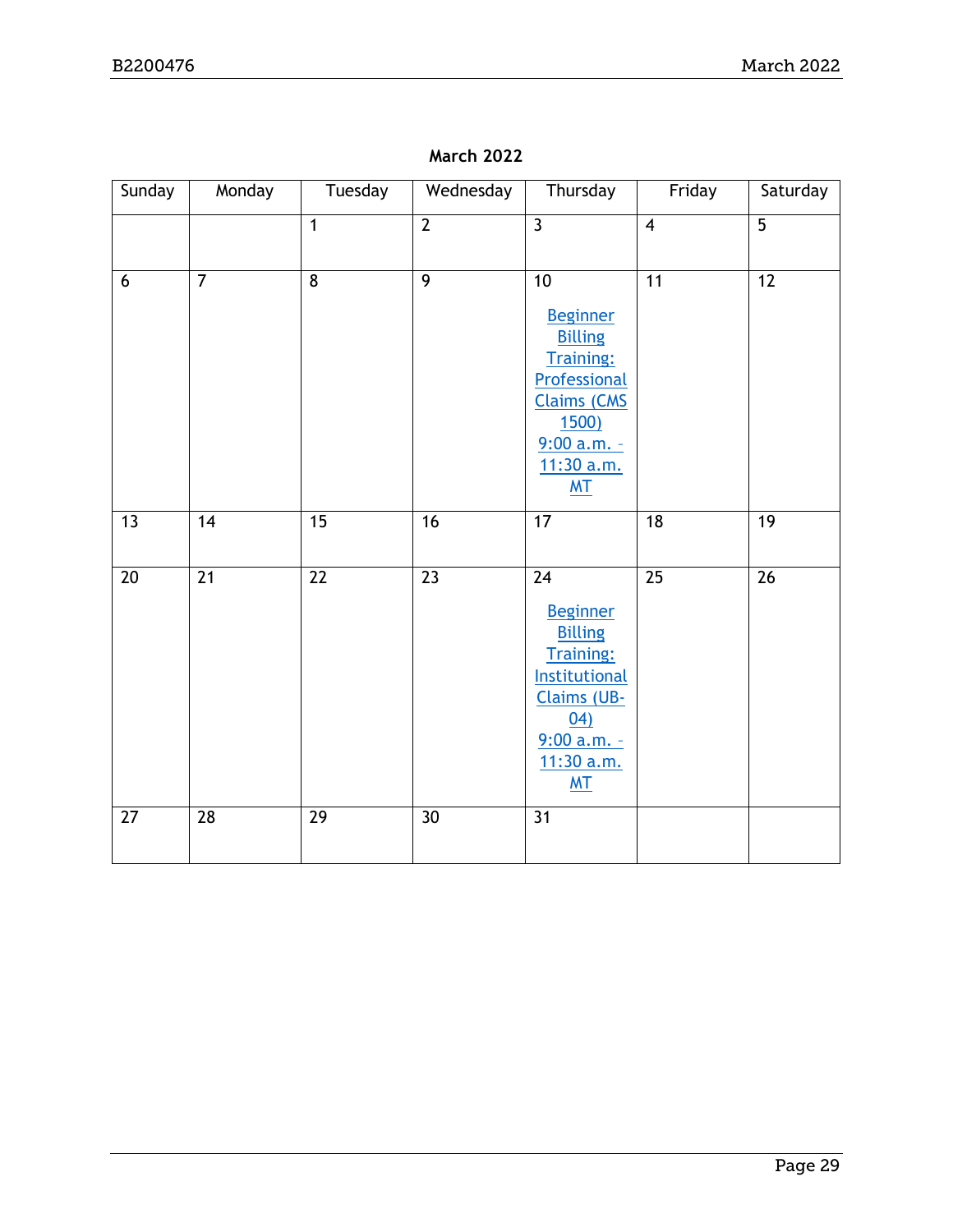| Sunday       | Monday          | Tuesday         | Wednesday       | Thursday                                                                                                                                                           | Friday          | Saturday        |
|--------------|-----------------|-----------------|-----------------|--------------------------------------------------------------------------------------------------------------------------------------------------------------------|-----------------|-----------------|
|              |                 |                 |                 |                                                                                                                                                                    | $\overline{1}$  | $\overline{2}$  |
|              |                 |                 |                 |                                                                                                                                                                    |                 |                 |
| $\mathbf{3}$ | $\overline{4}$  | 5               | $6\,$           | $\overline{7}$                                                                                                                                                     | $\overline{8}$  | $\overline{9}$  |
| 10           | $\overline{11}$ | $\overline{12}$ | 13              | 14<br><b>Beginner</b><br><b>Billing</b><br><b>Training:</b><br>Professional<br><b>Claims (CMS</b><br><u>1500)</u><br>$9:00 a.m. -$<br>11:30 a.m.<br>M <sub>T</sub> | $\overline{15}$ | $\overline{16}$ |
| 17           | 18              | 19              | $\overline{20}$ | 21                                                                                                                                                                 | 22              | 23              |
| 24           | 25              | 26              | 27              | 28<br><b>Beginner</b><br><b>Billing</b><br><b>Training:</b><br><b>Institutional</b><br><b>Claims (UB-</b><br>04)<br>9:00 a.m. -<br>11:30 a.m.<br>M <sub>T</sub>    | $\overline{29}$ | $\overline{30}$ |

#### **April 2022**

#### **Live Webinar Registration**

Register for a live webinar by clicking the title of the desired training session in the calendar above and completing the webinar registration form. An automated response will confirm the reservation. For questions or issues regarding webinar registration, email [co.training@gainwelltechnologies.com](mailto:co.training@gainwelltechnologies.com) with the subject line "Webinar Help." Include a description of the issue being experienced, name and contact information (email address and phone number), and the name and date of the webinar(s) to be attended. Allow up to 2-3 business days to receive a response.